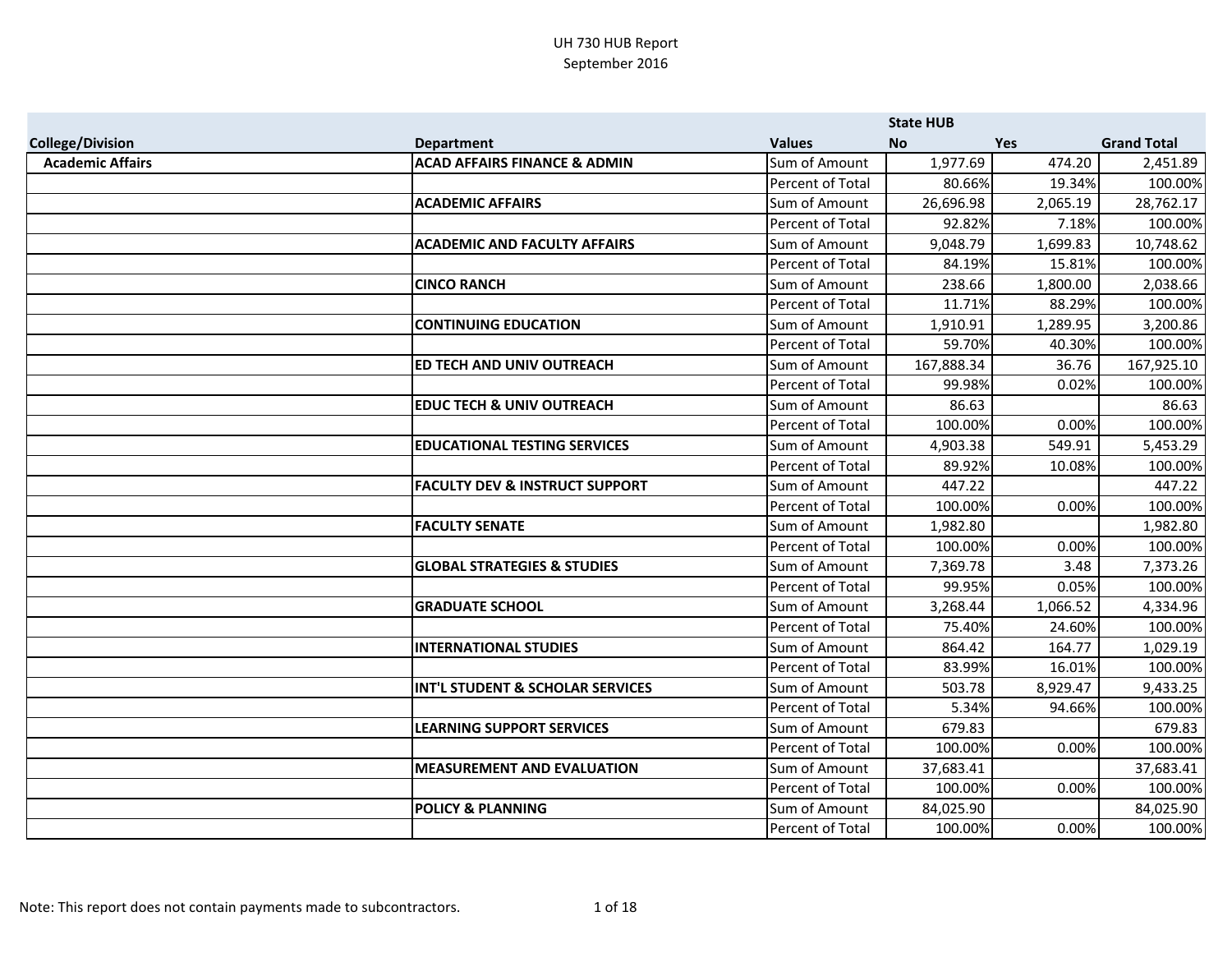|                                          |                                      |                         | <b>State HUB</b>   |           |                     |
|------------------------------------------|--------------------------------------|-------------------------|--------------------|-----------|---------------------|
| <b>College/Division</b>                  | <b>Department</b>                    | <b>Values</b>           | <b>No</b>          | Yes       | <b>Grand Total</b>  |
| <b>Academic Affairs</b>                  | <b>STRATEGIC ENROLLMENT PLANNING</b> | Sum of Amount           | 18,471.06          |           | 18,471.06           |
|                                          |                                      | Percent of Total        | 100.00%            | 0.00%     | 100.00%             |
|                                          | <b>UH ENERGY</b>                     | Sum of Amount           | 1,084.57           | 177.52    | 1,262.09            |
|                                          |                                      | Percent of Total        | 85.93%             | 14.07%    | 100.00%             |
|                                          | UH OFF-CAMPUS SUPPORT                | Sum of Amount           | 1,150.65           | 66.18     | 1,216.83            |
|                                          |                                      | Percent of Total        | 94.56%             | 5.44%     | 100.00%             |
|                                          | <b>UH SUGAR LAND</b>                 | Sum of Amount           | 61,463.06          | 60,196.28 | 121,659.34          |
|                                          |                                      | Percent of Total        | 50.52%             | 49.48%    | 100.00%             |
|                                          | UNDERGRADUATE ACADEMIC AFFAIRS       | Sum of Amount           | 227.41             |           | 227.41              |
|                                          |                                      | Percent of Total        | 100.00%            | 0.00%     | 100.00%             |
|                                          | UNDERGRADUATE STUDENT SUCCESS        | Sum of Amount           | 2,847.99           | 57.79     | 2,905.78            |
|                                          |                                      | Percent of Total        | 98.01%             | 1.99%     | 100.00%             |
|                                          | UNDERGRADUATE STUDENT SUCCESS CTR    | Sum of Amount           | 159.16             |           | 159.16              |
|                                          |                                      | Percent of Total        | 100.00%            | 0.00%     | 100.00%             |
|                                          | <b>WRITING CENTER</b>                | Sum of Amount           | 264.84             |           | 264.84              |
|                                          |                                      | Percent of Total        | 100.00%            | 0.00%     | 100.00%             |
| <b>Academic Affairs Sum of Amount</b>    |                                      |                         | 435,245.70         | 78,577.85 | 513,823.55          |
| <b>Academic Affairs Percent of Total</b> |                                      |                         | 84.71%             | 15.29%    | 100.00%             |
| <b>Administration and Finance</b>        | <b>ADMINISTRATION &amp; FINANCE</b>  | Sum of Amount           | 8,795.41           | 26,292.74 | 35,088.15           |
|                                          |                                      | Percent of Total        | 25.07%             | 74.93%    | 100.00%             |
|                                          | <b>AUXILIARY SERVICES OPERATIONS</b> | Sum of Amount           | 2,454.98           | 1,980.45  | 4,435.43            |
|                                          |                                      | Percent of Total        | 55.35%             | 44.65%    | 100.00%             |
|                                          | <b>BUDGET</b>                        | Sum of Amount           | 1,180.22           |           | 1,180.22            |
|                                          |                                      | <b>Percent of Total</b> | 100.00%            | 0.00%     | 100.00%             |
|                                          | <b>BUSINESS SERVICES</b>             | Sum of Amount           | 434.58             | 663.40    | 1,097.98            |
|                                          |                                      |                         |                    |           |                     |
|                                          |                                      | Percent of Total        | 39.58%             | 60.42%    | 100.00%             |
|                                          | <b>BUSINESS SERVICES III</b>         | Sum of Amount           | 1,330.19           |           | 1,330.19            |
|                                          |                                      | Percent of Total        | 100.00%            | 0.00%     | 100.00%             |
|                                          | <b>BUSINESS SERVICES SITE II</b>     | Sum of Amount           | 3,192.75           | 14,164.97 | 17,357.72           |
|                                          |                                      | Percent of Total        | 18.39%             | 81.61%    | 100.00%             |
|                                          | <b>CENTRAL FACILITY SERVICES</b>     | Sum of Amount           | 3,559.02           | 427.24    | 3,986.26            |
|                                          |                                      | Percent of Total        | 89.28%             | 10.72%    | 100.00%             |
|                                          | <b>COUGAR CARD</b>                   | Sum of Amount           | 1,037.14<br>12.51% | 7,253.25  | 8,290.39<br>100.00% |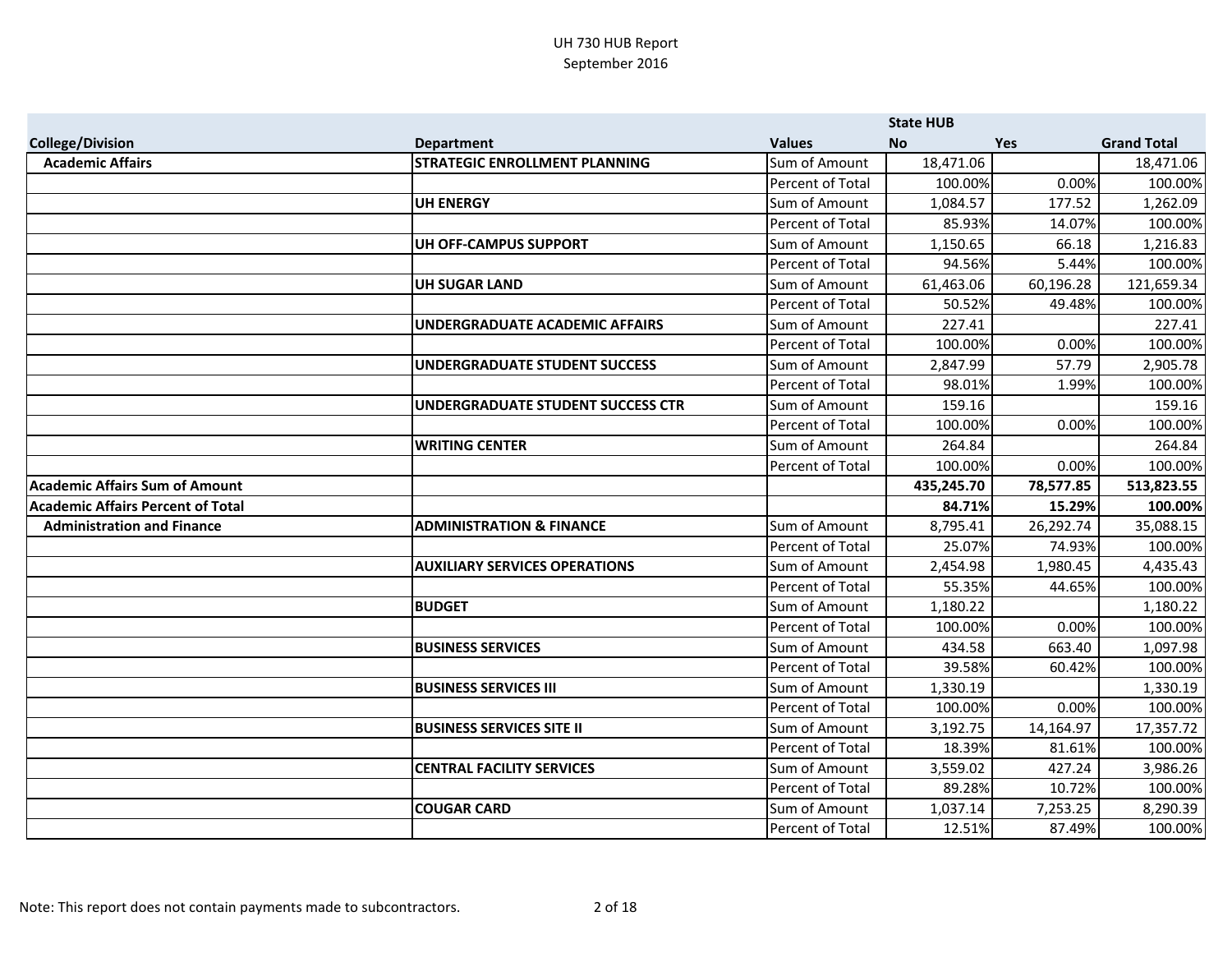|                                   |                                               |                         | <b>State HUB</b> |            |                    |
|-----------------------------------|-----------------------------------------------|-------------------------|------------------|------------|--------------------|
| <b>College/Division</b>           | <b>Department</b>                             | <b>Values</b>           | <b>No</b>        | <b>Yes</b> | <b>Grand Total</b> |
| <b>Administration and Finance</b> | <b>EMERGENCY MANAGEMENT</b>                   | Sum of Amount           | 135.27           | 406.32     | 541.59             |
|                                   |                                               | Percent of Total        | 24.98%           | 75.02%     | 100.00%            |
|                                   | <b>ENTERPRISE SYSTEMS</b>                     | Sum of Amount           | 676,253.46       | 59,753.66  | 736,007.12         |
|                                   |                                               | Percent of Total        | 91.88%           | 8.12%      | 100.00%            |
|                                   | <b>ENV HEALTH &amp; LIFE SAFETY</b>           | Sum of Amount           | 2,719.08         | 173.65     | 2,892.73           |
|                                   |                                               | Percent of Total        | 94.00%           | 6.00%      | 100.00%            |
|                                   | <b>FACILITIES MANAGEMENT</b>                  | Sum of Amount           | 80,235.86        | 547.37     | 80,783.23          |
|                                   |                                               | Percent of Total        | 99.32%           | 0.68%      | 100.00%            |
|                                   | <b>FACILITIES OPERATION &amp; MAINT</b>       | Sum of Amount           | 78,956.38        | 5,341.41   | 84,297.79          |
|                                   |                                               | <b>Percent of Total</b> | 93.66%           | 6.34%      | 100.00%            |
|                                   | <b>FACILITIES PLANNING &amp; CONSTRUCTION</b> | Sum of Amount           | 3,354,869.05     | 167,024.10 | 3,521,893.15       |
|                                   |                                               | Percent of Total        | 95.26%           | 4.74%      | 100.00%            |
|                                   | <b>FINANCE-A&amp;F</b>                        | Sum of Amount           | 9,888.95         | 19,155.15  | 29,044.10          |
|                                   |                                               | Percent of Total        | 34.05%           | 65.95%     | 100.00%            |
|                                   | <b>FIRE LIFE SAFETY SERVICES</b>              | Sum of Amount           | 700.00           |            | 700.00             |
|                                   |                                               | Percent of Total        | 100.00%          | 0.00%      | 100.00%            |
|                                   | HIGH PERFORMANCE & COMPUTING & NETWK          | Sum of Amount           |                  | 3,893.00   | 3,893.00           |
|                                   |                                               | Percent of Total        | 0.00%            | 100.00%    | 100.00%            |
|                                   | <b>HUMAN RESOURCES</b>                        | Sum of Amount           | 34,448.50        | 10,744.71  | 45,193.21          |
|                                   |                                               | Percent of Total        | 76.22%           | 23.78%     | 100.00%            |
|                                   | <b>INST - ACCOUNTING SERVICES</b>             | Sum of Amount           | 2,716.34         |            | 2,716.34           |
|                                   |                                               | Percent of Total        | 100.00%          | 0.00%      | 100.00%            |
|                                   | <b>INST - BUDGET</b>                          | Sum of Amount           | 72.00            |            | 72.00              |
|                                   |                                               | Percent of Total        | 100.00%          | 0.00%      | 100.00%            |
|                                   | <b>INST - BUSINESS SERVICES</b>               | Sum of Amount           | 538,331.75       |            | 538,331.75         |
|                                   |                                               | Percent of Total        | 100.00%          | 0.00%      | 100.00%            |
|                                   | <b>INST - FINANCE</b>                         | Sum of Amount           | 211,661.16       |            | 211,661.16         |
|                                   |                                               | Percent of Total        | 100.00%          | 0.00%      | 100.00%            |
|                                   | <b>KUHA RADIO</b>                             | Sum of Amount           | 163.77           |            | 163.77             |
|                                   |                                               | Percent of Total        | 100.00%          | 0.00%      | 100.00%            |
|                                   | <b>KUHF RADIO</b>                             | Sum of Amount           | 13,946.39        | 822.29     | 14,768.68          |
|                                   |                                               | Percent of Total        | 94.43%           | 5.57%      | 100.00%            |
|                                   | <b>MINOR AND PLANNED PROJECTS</b>             | Sum of Amount           | 82,812.82        |            | 82,812.82          |
|                                   |                                               | Percent of Total        | 100.00%          | 0.00%      | 100.00%            |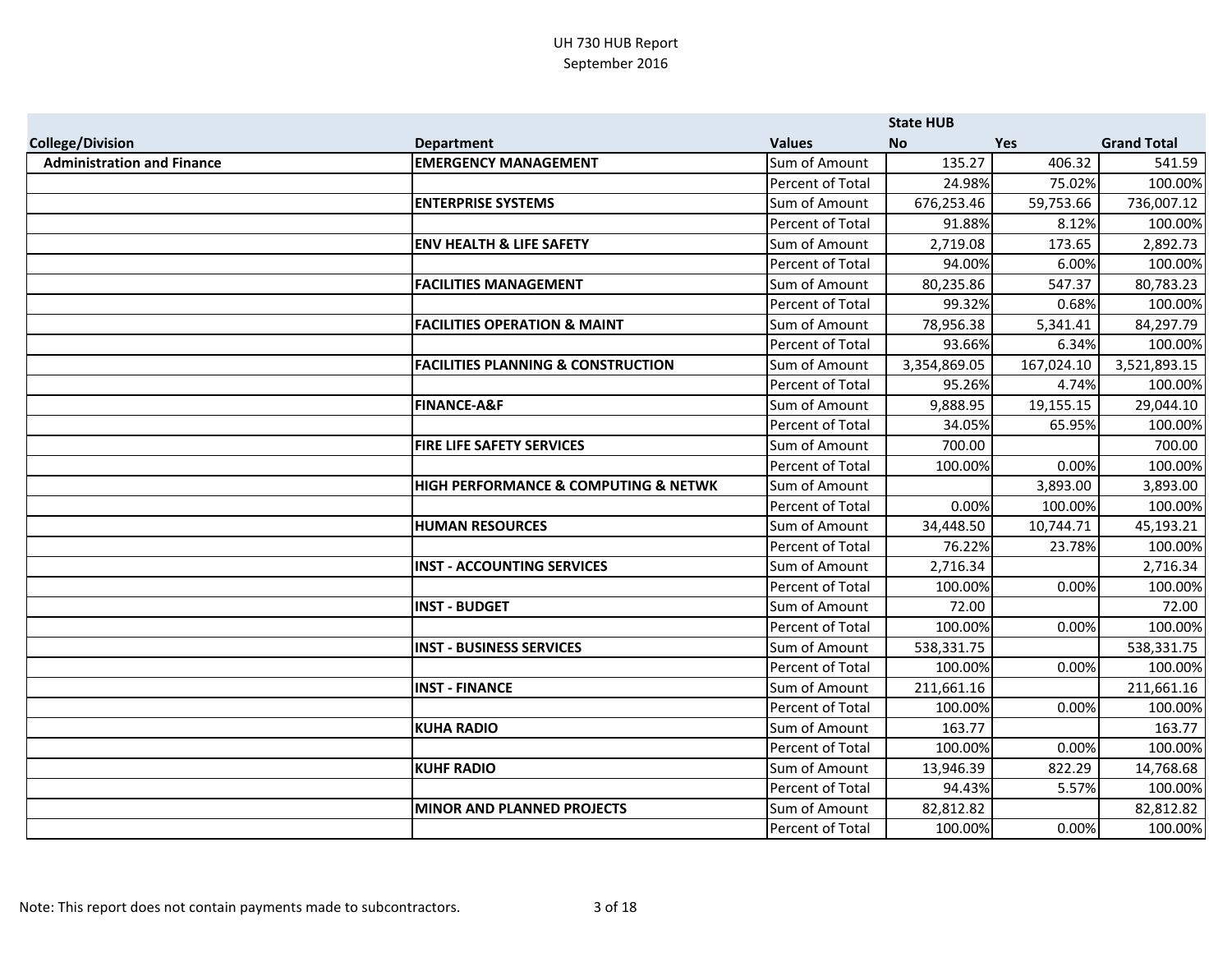|                                   |                                                |                         | <b>State HUB</b> |            |                    |
|-----------------------------------|------------------------------------------------|-------------------------|------------------|------------|--------------------|
| <b>College/Division</b>           | <b>Department</b>                              | <b>Values</b>           | <b>No</b>        | <b>Yes</b> | <b>Grand Total</b> |
| <b>Administration and Finance</b> | <b>MINOR IN-HOUSE CONSTRUCTION</b>             | Sum of Amount           | 12,262.26        | 12,001.00  | 24,263.26          |
|                                   |                                                | Percent of Total        | 50.54%           | 49.46%     | 100.00%            |
|                                   | OFFICE EQUAL OPPORTUNITY SRVS                  | Sum of Amount           | 393.98           | 55.23      | 449.21             |
|                                   |                                                | Percent of Total        | 87.71%           | 12.29%     | 100.00%            |
|                                   | <b>PARKING &amp; TRANSPORTATION OPERATIONS</b> | Sum of Amount           | 240,699.91       | 8,696.80   | 249,396.71         |
|                                   |                                                | Percent of Total        | 96.51%           | 3.49%      | 100.00%            |
|                                   | PHY PLANT-AUTOMOTIVE                           | Sum of Amount           | 20,421.21        | 3,287.12   | 23,708.33          |
|                                   |                                                | Percent of Total        | 86.14%           | 13.86%     | 100.00%            |
|                                   | PHY PLANT-GROUNDS MAINT                        | Sum of Amount           | 18,260.72        |            | 18,260.72          |
|                                   |                                                | Percent of Total        | 100.00%          | 0.00%      | 100.00%            |
|                                   | <b>PHY PLANT-SOLID WASTE</b>                   | Sum of Amount           | 3,306.69         |            | 3,306.69           |
|                                   |                                                | Percent of Total        | 100.00%          | 0.00%      | 100.00%            |
|                                   | <b>PHYSICAL PLANT</b>                          | Sum of Amount           | 169,056.74       | 142,608.86 | 311,665.60         |
|                                   |                                                | Percent of Total        | 54.24%           | 45.76%     | 100.00%            |
|                                   | <b>POLICE</b>                                  | Sum of Amount           | 33,201.71        | 1,688.29   | 34,890.00          |
|                                   |                                                | Percent of Total        | 95.16%           | 4.84%      | 100.00%            |
|                                   | <b>POSTAL SERVICES OPERATIONS</b>              | Sum of Amount           | 23,775.07        | 198.44     | 23,973.51          |
|                                   |                                                | Percent of Total        | 99.17%           | 0.83%      | 100.00%            |
|                                   | <b>PRINTING OPERATIONS</b>                     | Sum of Amount           | 11,723.15        | 286.01     | 12,009.16          |
|                                   |                                                | Percent of Total        | 97.62%           | 2.38%      | 100.00%            |
|                                   | <b>PUBLIC ART</b>                              | Sum of Amount           | 4,000.00         |            | 4,000.00           |
|                                   |                                                | <b>Percent of Total</b> | 100.00%          | 0.00%      | 100.00%            |
|                                   | <b>PUBLIC SAFETY SYSTEMS</b>                   | Sum of Amount           | 3,208.65         | 1,528.80   | 4,737.45           |
|                                   |                                                | Percent of Total        | 67.73%           | 32.27%     | 100.00%            |
|                                   | <b>PURCHASED UTILITIES</b>                     | Sum of Amount           | 724.75           |            | 724.75             |
|                                   |                                                | Percent of Total        | 100.00%          | 0.00%      | 100.00%            |
|                                   | <b>REAL ESTATE SERVICES</b>                    | Sum of Amount           | 7,800.00         |            | 7,800.00           |
|                                   |                                                | Percent of Total        | 100.00%          | 0.00%      | 100.00%            |
|                                   | <b>RISK MANAGEMENT</b>                         | Sum of Amount           | 203.79           |            | 203.79             |
|                                   |                                                | Percent of Total        | 100.00%          | 0.00%      | 100.00%            |
|                                   | <b>STUDENT BUSINESS SERVICES</b>               | Sum of Amount           | 22,204.95        | 1,053.95   | 23,258.90          |
|                                   |                                                | Percent of Total        | 95.47%           | 4.53%      | 100.00%            |
|                                   | <b>TECHNOLOGY SERVICES &amp; SUPPORT</b>       | Sum of Amount           | 205,096.72       | 106,536.08 | 311,632.80         |
|                                   |                                                | Percent of Total        | 65.81%           | 34.19%     | 100.00%            |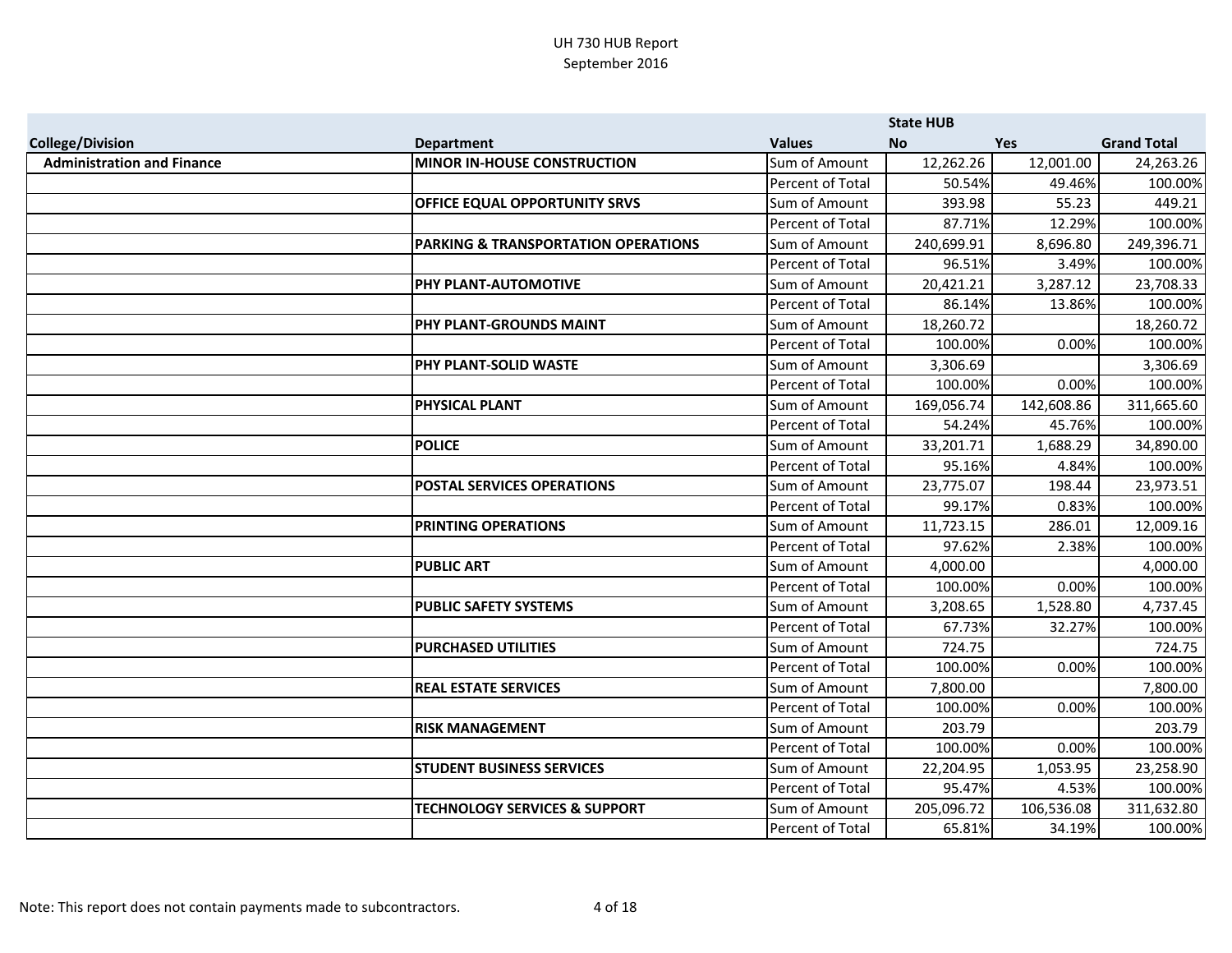|                                                 |                                             |                         | <b>State HUB</b> |            |                    |
|-------------------------------------------------|---------------------------------------------|-------------------------|------------------|------------|--------------------|
| <b>College/Division</b>                         | <b>Department</b>                           | <b>Values</b>           | <b>No</b>        | <b>Yes</b> | <b>Grand Total</b> |
| <b>Administration and Finance</b>               | <b>TV PUBLIC BROADCASTING</b>               | Sum of Amount           | 21,978.59        | 1,153.61   | 23,132.20          |
|                                                 |                                             | Percent of Total        | 95.01%           | 4.99%      | 100.00%            |
|                                                 | UH SPORTS & ENTERTAINMENT SVC               | Sum of Amount           | 825,869.97       |            | 825,869.97         |
|                                                 |                                             | Percent of Total        | 100.00%          | 0.00%      | 100.00%            |
|                                                 | <b>UIT SECURITY</b>                         | Sum of Amount           | 18,110.44        | 7,837.25   | 25,947.69          |
|                                                 |                                             | Percent of Total        | 69.80%           | 30.20%     | 100.00%            |
|                                                 | UNIV PROPERTY SERVICES OPERATIONS           | Sum of Amount           | 355,220.00       |            | 355,220.00         |
|                                                 |                                             | Percent of Total        | 100.00%          | 0.00%      | 100.00%            |
|                                                 | UNIVERSITY INFORMATION TECHNOLOGY           | Sum of Amount           | 6,153.47         | 64.65      | 6,218.12           |
|                                                 |                                             | Percent of Total        | 98.96%           | 1.04%      | 100.00%            |
| <b>Administration and Finance Sum of Amount</b> |                                             |                         | 7,113,567.84     | 605,639.80 | 7,719,207.64       |
| Administration and Finance Percent of Total     |                                             |                         | 92.15%           | 7.85%      | 100.00%            |
| Architecture                                    | <b>ARCHITECTURE</b>                         | Sum of Amount           | 1,897.99         |            | 1,897.99           |
|                                                 |                                             | Percent of Total        | 100.00%          | 0.00%      | 100.00%            |
|                                                 | <b>COMMU DESIGN CNTR SUSAN ROGERS</b>       | Sum of Amount           | 29.45            |            | 29.45              |
|                                                 |                                             | Percent of Total        | 100.00%          | 0.00%      | 100.00%            |
|                                                 | <b>DEAN, ARCHITECTURE</b>                   | Sum of Amount           | 28,926.50        | 5,824.13   | 34,750.63          |
|                                                 |                                             | Percent of Total        | 83.24%           | 16.76%     | 100.00%            |
| <b>Architecture Sum of Amount</b>               |                                             |                         | 30,853.94        | 5,824.13   | 36,678.07          |
| <b>Architecture Percent of Total</b>            |                                             |                         | 84.12%           | 15.88%     | 100.00%            |
| <b>Business Administration</b>                  | <b>ACCOUNTANCY AND TAXATION</b>             | Sum of Amount           | 2,213.00         | 625.84     | 2,838.84           |
|                                                 |                                             | <b>Percent of Total</b> | 77.95%           | 22.05%     | 100.00%            |
|                                                 | <b>ACCOUNTING CERTIFICATE PROGRAM</b>       | Sum of Amount           | 2,595.72         | 287.24     | 2,882.96           |
|                                                 |                                             | Percent of Total        | 90.04%           | 9.96%      | 100.00%            |
|                                                 | <b>BAUER CAREER SERVICES CTR</b>            | Sum of Amount           | 4,065.63         | 515.67     | 4,581.30           |
|                                                 |                                             | Percent of Total        | 88.74%           | 11.26%     | 100.00%            |
|                                                 | <b>BAUER COMMUNICATIONS</b>                 | Sum of Amount           | 4,086.81         |            | 4,086.81           |
|                                                 |                                             | Percent of Total        | 100.00%          | 0.00%      | 100.00%            |
|                                                 | <b>BAUER DIVISION OF TECHNOLOGY</b>         | Sum of Amount           | 35,928.40        | 4,533.61   | 40,462.01          |
|                                                 |                                             | Percent of Total        | 88.80%           | 11.20%     | 100.00%            |
|                                                 | <b>BAUER GRADUATE PROFESSIONAL PROGRAMS</b> | Sum of Amount           | 19,047.88        | 2,431.25   | 21,479.13          |
|                                                 |                                             | Percent of Total        | 88.68%           | 11.32%     | 100.00%            |
|                                                 | <b>CTR FOR EXECUTIVE DEVELOPMENT</b>        | Sum of Amount           | 4,537.09         | 2,951.78   | 7,488.87           |
|                                                 |                                             | Percent of Total        | 60.58%           | 39.42%     | 100.00%            |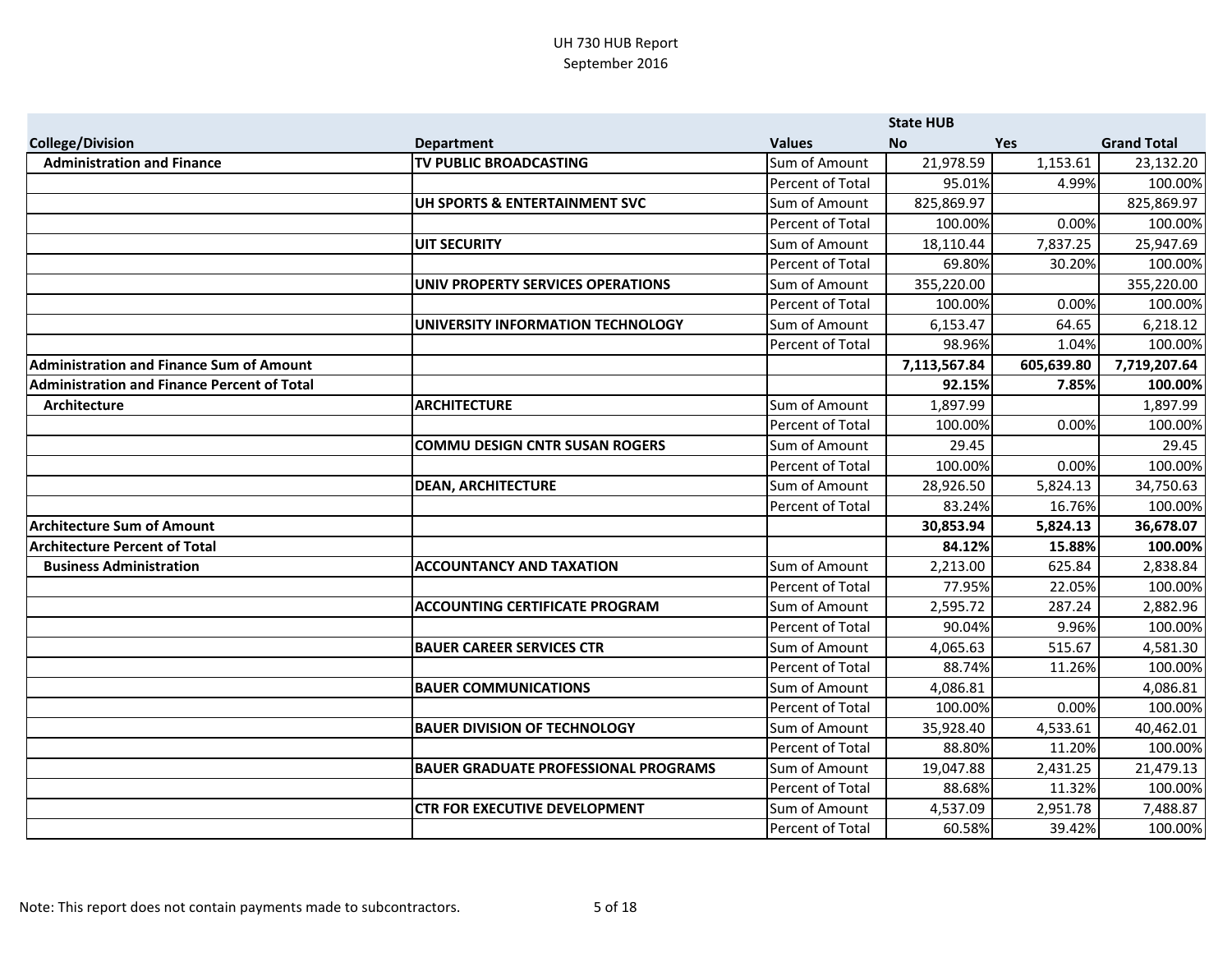|                                                 |                                              |                  | <b>State HUB</b> |            |                    |
|-------------------------------------------------|----------------------------------------------|------------------|------------------|------------|--------------------|
| <b>College/Division</b>                         | <b>Department</b>                            | <b>Values</b>    | <b>No</b>        | <b>Yes</b> | <b>Grand Total</b> |
| <b>Business Administration</b>                  | <b>DEAN'S OFFICE, BAUER COLLEGE</b>          | Sum of Amount    | 63,061.67        | 1,457.37   | 64,519.04          |
|                                                 |                                              | Percent of Total | 97.74%           | 2.26%      | 100.00%            |
|                                                 | <b>DECISION AND INFORMATION SCIEN</b>        | Sum of Amount    | 2,772.44         | 990.60     | 3,763.04           |
|                                                 |                                              | Percent of Total | 73.68%           | 26.32%     | 100.00%            |
|                                                 | <b>EXECUTIVE DEGREE PROGRAMS</b>             | Sum of Amount    | 94,219.13        | 8,978.92   | 103,198.05         |
|                                                 |                                              | Percent of Total | 91.30%           | 8.70%      | 100.00%            |
|                                                 | <b>FINANCE-BAUER COLLEGE</b>                 | Sum of Amount    | 16,003.46        | 547.12     | 16,550.58          |
|                                                 |                                              | Percent of Total | 96.69%           | 3.31%      | 100.00%            |
|                                                 | <b>MANAGEMENT-BAUER COLLEGE</b>              | Sum of Amount    | 586.80           | 6,825.02   | 7,411.82           |
|                                                 |                                              | Percent of Total | 7.92%            | 92.08%     | 100.00%            |
|                                                 | <b>MARKETING-BAUER COLLEGE</b>               | Sum of Amount    | 1,115.59         | 849.33     | 1,964.92           |
|                                                 |                                              | Percent of Total | 56.78%           | 43.22%     | 100.00%            |
|                                                 | <b>SALES EXCELLENCE INSTITUTE</b>            | Sum of Amount    | 4,338.39         |            | 4,338.39           |
|                                                 |                                              | Percent of Total | 100.00%          | 0.00%      | 100.00%            |
|                                                 | <b>SMALL BUSINESS DEV CENTER</b>             | Sum of Amount    | 79,261.21        | 6,811.03   | 86,072.24          |
|                                                 |                                              | Percent of Total | 92.09%           | 7.91%      | 100.00%            |
|                                                 | <b>UNDERGRAD BUSINESS PROG</b>               | Sum of Amount    | 8,566.64         | 1,145.26   | 9,711.90           |
|                                                 |                                              | Percent of Total | 88.21%           | 11.79%     | 100.00%            |
|                                                 | <b>WOLFF CTR FOR ENTREPRENEURSHIP</b>        | Sum of Amount    | 8,539.84         | 649.38     | 9,189.22           |
|                                                 |                                              | Percent of Total | 92.93%           | 7.07%      | 100.00%            |
| <b>Business Administration Sum of Amount</b>    |                                              |                  | 350,939.70       | 39,599.42  | 390,539.12         |
| <b>Business Administration Percent of Total</b> |                                              |                  | 89.86%           | 10.14%     | 100.00%            |
| <b>Chancellor/President</b>                     | <b>BASEBALL</b>                              | Sum of Amount    | 29,613.13        | 50.55      | 29,663.68          |
|                                                 |                                              | Percent of Total | 99.83%           | 0.17%      | 100.00%            |
|                                                 | <b>COMMUNITY RELATIONS &amp; INST ACCESS</b> | Sum of Amount    | 483.68           | 256.40     | 740.08             |
|                                                 |                                              | Percent of Total | 65.36%           | 34.64%     | 100.00%            |
|                                                 | <b>FOOTBALL</b>                              | Sum of Amount    | 137,151.45       | 60,437.87  | 197,589.32         |
|                                                 |                                              | Percent of Total | 69.41%           | 30.59%     | 100.00%            |
|                                                 | <b>INTERCOLLEGIATE ATHLETICS</b>             | Sum of Amount    | 296,376.96       | 18,091.05  | 314,468.01         |
|                                                 |                                              | Percent of Total | 94.25%           | 5.75%      | 100.00%            |
|                                                 | <b>MEN'S BASKETBALL</b>                      | Sum of Amount    | 39,291.26        | 2,471.48   | 41,762.74          |
|                                                 |                                              | Percent of Total | 94.08%           | 5.92%      | 100.00%            |
|                                                 | <b>MEN'S GOLF</b>                            | Sum of Amount    | 3,720.19         |            | 3,720.19           |
|                                                 |                                              | Percent of Total | 100.00%          | 0.00%      | 100.00%            |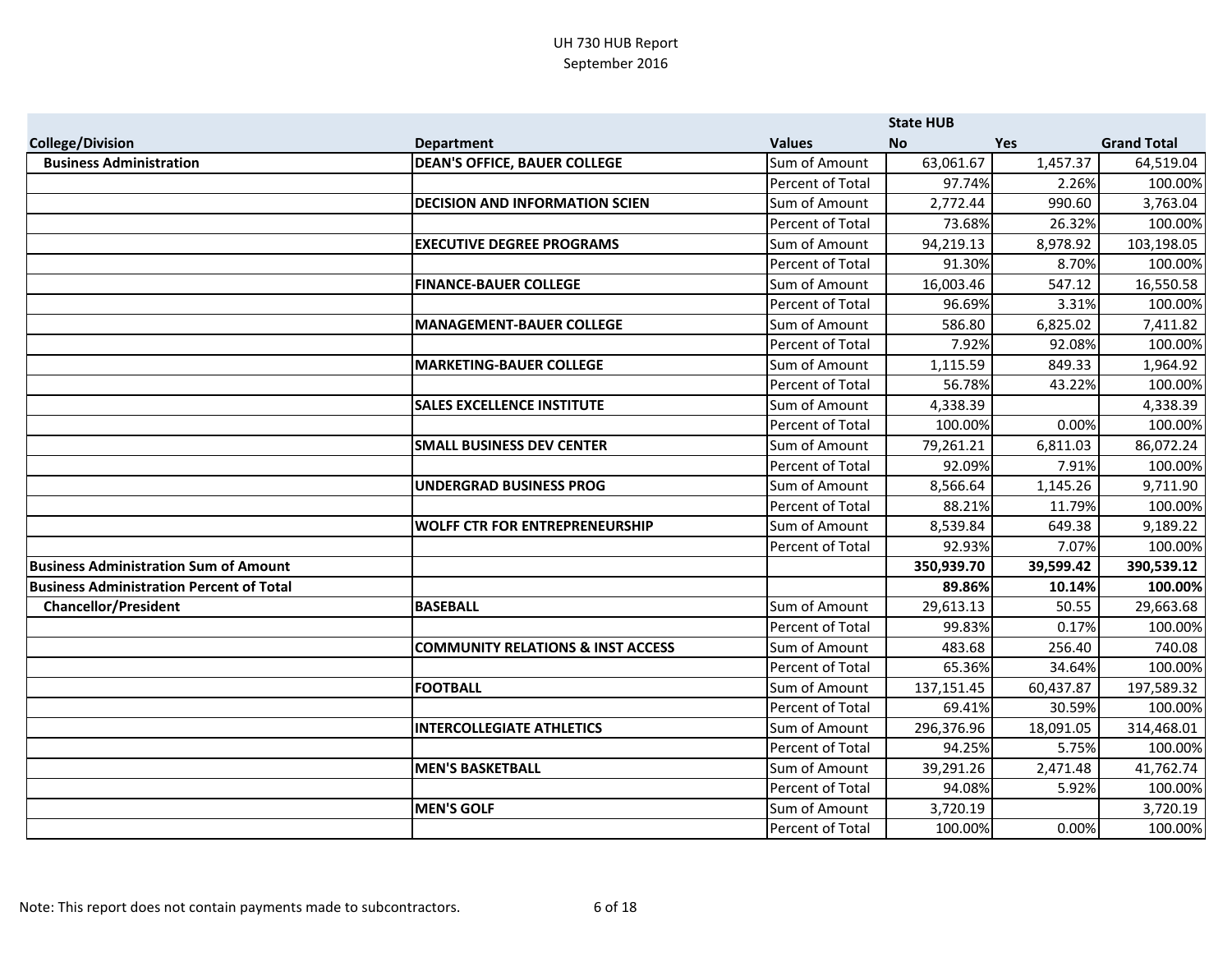|                                              |                                      |                         | <b>State HUB</b> |           |                    |
|----------------------------------------------|--------------------------------------|-------------------------|------------------|-----------|--------------------|
| <b>College/Division</b>                      | <b>Department</b>                    | <b>Values</b>           | <b>No</b>        | Yes       | <b>Grand Total</b> |
| <b>Chancellor/President</b>                  | <b>MEN'S TRACK AND FIELD</b>         | Sum of Amount           | 2,436.83         |           | 2,436.83           |
|                                              |                                      | Percent of Total        | 100.00%          | 0.00%     | 100.00%            |
|                                              | <b>OFFICE OF SPECIAL EVENTS</b>      | Sum of Amount           | 14,224.66        | 426.92    | 14,651.58          |
|                                              |                                      | Percent of Total        | 97.09%           | 2.91%     | 100.00%            |
|                                              | <b>PRESIDENT</b>                     | Sum of Amount           | 39,067.26        | 1,322.16  | 40,389.42          |
|                                              |                                      | <b>Percent of Total</b> | 96.73%           | 3.27%     | 100.00%            |
|                                              | <b>STAFF COUNCIL</b>                 | Sum of Amount           | 5,862.31         | 297.22    | 6,159.53           |
|                                              |                                      | Percent of Total        | 95.17%           | 4.83%     | 100.00%            |
|                                              | <b>WOMEN'S BASKETBALL</b>            | Sum of Amount           | 7,849.92         | 472.93    | 8,322.85           |
|                                              |                                      | Percent of Total        | 94.32%           | 5.68%     | 100.00%            |
|                                              | <b>WOMEN'S GOLF</b>                  | Sum of Amount           | 2,657.10         |           | 2,657.10           |
|                                              |                                      | <b>Percent of Total</b> | 100.00%          | 0.00%     | 100.00%            |
|                                              | <b>WOMEN'S SOCCER</b>                | Sum of Amount           | 3,728.37         | 292.50    | 4,020.87           |
|                                              |                                      | Percent of Total        | 92.73%           | 7.27%     | 100.00%            |
|                                              | <b>WOMEN'S SOFTBALL</b>              | Sum of Amount           | 8,049.98         |           | 8,049.98           |
|                                              |                                      | Percent of Total        | 100.00%          | 0.00%     | 100.00%            |
|                                              | <b>WOMEN'S SWIMMING &amp; DIVING</b> | Sum of Amount           | 1,780.40         |           | 1,780.40           |
|                                              |                                      | Percent of Total        | 100.00%          | 0.00%     | 100.00%            |
|                                              | <b>WOMEN'S VOLLEYBALL</b>            | Sum of Amount           | 17,969.54        | 1,912.50  | 19,882.04          |
|                                              |                                      | Percent of Total        | 90.38%           | 9.62%     | 100.00%            |
| <b>Chancellor/President Sum of Amount</b>    |                                      |                         | 610,263.04       | 86,031.58 | 696,294.62         |
| <b>Chancellor/President Percent of Total</b> |                                      |                         | 87.64%           | 12.36%    | 100.00%            |
| <b>College of the Arts</b>                   | <b>ART</b>                           | Sum of Amount           | 8,633.93         |           | 8,633.93           |
|                                              |                                      | <b>Percent of Total</b> | 100.00%          | 0.00%     | 100.00%            |
|                                              | <b>BAND</b>                          | Sum of Amount           | 71,988.54        | 604.82    | 72,593.36          |
|                                              |                                      | Percent of Total        | 99.17%           | 0.83%     | 100.00%            |
|                                              | <b>BLAFFER GALLERY</b>               | Sum of Amount           | 4,231.83         | 388.43    | 4,620.26           |
|                                              |                                      | Percent of Total        | 91.59%           | 8.41%     | 100.00%            |
|                                              | <b>CWMCA CENTER FOR THE ARTS</b>     | Sum of Amount           | 11,423.09        |           | 11,423.09          |
|                                              |                                      | Percent of Total        | 100.00%          | 0.00%     | 100.00%            |
|                                              | <b>DEAN, COLLEGE OF THE ARTS</b>     | Sum of Amount           | 2,031.00         |           | 2,031.00           |
|                                              |                                      | Percent of Total        | 100.00%          | 0.00%     | 100.00%            |
|                                              | <b>MUSIC</b>                         | Sum of Amount           | 137,756.12       | 1,458.84  | 139,214.96         |
|                                              |                                      | Percent of Total        | 98.95%           | 1.05%     | 100.00%            |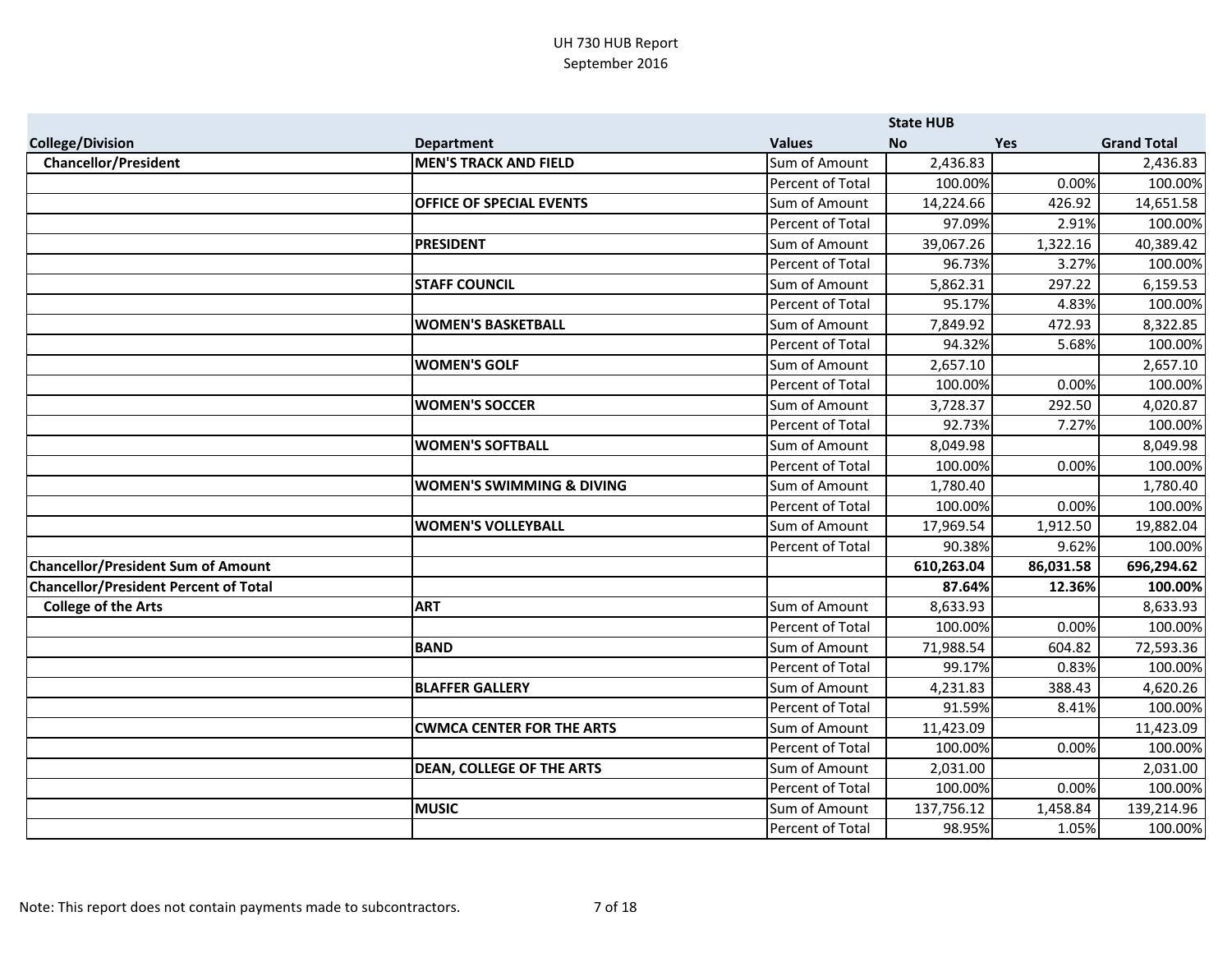|                                      |                                           |                  | <b>State HUB</b> |            |                    |
|--------------------------------------|-------------------------------------------|------------------|------------------|------------|--------------------|
| <b>College/Division</b>              | <b>Department</b>                         | <b>Values</b>    | <b>No</b>        | <b>Yes</b> | <b>Grand Total</b> |
| <b>College of the Arts</b>           | <b>THEATER</b>                            | Sum of Amount    | 18,013.86        | 667.71     | 18,681.57          |
|                                      |                                           | Percent of Total | 96.43%           | 3.57%      | 100.00%            |
| College of the Arts Sum of Amount    |                                           |                  | 254,078.37       | 3,119.80   | 257,198.17         |
| College of the Arts Percent of Total |                                           |                  | 98.79%           | 1.21%      | 100.00%            |
| <b>Education</b>                     | <b>ASIAN AMERICAN STUDIES</b>             | Sum of Amount    | 3,472.11         | 429.78     | 3,901.89           |
|                                      |                                           | Percent of Total | 88.99%           | 11.01%     | 100.00%            |
|                                      | <b>CENTER FOR INFO TECH IN EDUCATION</b>  | Sum of Amount    | 9,493.81         | 22,417.80  | 31,911.61          |
|                                      |                                           | Percent of Total | 29.75%           | 70.25%     | 100.00%            |
|                                      | <b>CHARTER SCHOOL</b>                     | Sum of Amount    | 6,977.98         | 281.05     | 7,259.03           |
|                                      |                                           | Percent of Total | 96.13%           | 3.87%      | 100.00%            |
|                                      | <b>CONSISTENCY MGMT &amp; COOP DISCIP</b> | Sum of Amount    | 5,774.53         | 575.97     | 6,350.50           |
|                                      |                                           | Percent of Total | 90.93%           | 9.07%      | 100.00%            |
|                                      | <b>CURRICULUM AND INSTRUCTION</b>         | Sum of Amount    | 23,338.01        | 905.74     | 24,243.75          |
|                                      |                                           | Percent of Total | 96.26%           | 3.74%      | 100.00%            |
|                                      | <b>DEAN, EDUCATION</b>                    | Sum of Amount    | 28,030.26        | 5,023.47   | 33,053.73          |
|                                      |                                           | Percent of Total | 84.80%           | 15.20%     | 100.00%            |
|                                      | <b>ED LEADERSHIP &amp; POLICY STUDIES</b> | Sum of Amount    | 15,694.17        | 216.13     | 15,910.30          |
|                                      |                                           | Percent of Total | 98.64%           | 1.36%      | 100.00%            |
|                                      | <b>INSTITUTE FOR URBAN EDUCATION</b>      | Sum of Amount    | 605.11           |            | 605.11             |
|                                      |                                           | Percent of Total | 100.00%          | 0.00%      | 100.00%            |
|                                      | PSYCH, HEALTH & LEARNING SCIENCE          | Sum of Amount    | 26,771.38        | 2,288.12   | 29,059.50          |
|                                      |                                           | Percent of Total | 92.13%           | 7.87%      | 100.00%            |
| <b>Education Sum of Amount</b>       |                                           |                  | 120,157.36       | 32,138.06  | 152,295.42         |
| <b>Education Percent of Total</b>    |                                           |                  | 78.90%           | 21.10%     | 100.00%            |
| Engineering                          | <b>BIOMEDICAL ENGINEERING</b>             | Sum of Amount    | 97,265.65        | 937.69     | 98,203.34          |
|                                      |                                           | Percent of Total | 99.05%           | 0.95%      | 100.00%            |
|                                      | <b>CHEMICAL ENGINEERING</b>               | Sum of Amount    | 57,554.98        | 1,748.07   | 59,303.05          |
|                                      |                                           | Percent of Total | 97.05%           | 2.95%      | 100.00%            |
|                                      | <b>CIVIL ENGINEERING</b>                  | Sum of Amount    | 68,641.18        | 2,382.57   | 71,023.75          |
|                                      |                                           | Percent of Total | 96.65%           | 3.35%      | 100.00%            |
|                                      | <b>COMPOSITE ENGR APPLICATIONS CT</b>     | Sum of Amount    | 430.19           | 22.85      | 453.04             |
|                                      |                                           | Percent of Total | 94.96%           | 5.04%      | 100.00%            |
|                                      | <b>CTR FOR RELIABILITY OF CERAMIC</b>     | Sum of Amount    |                  | 83.99      | 83.99              |
|                                      |                                           | Percent of Total | 0.00%            | 100.00%    | 100.00%            |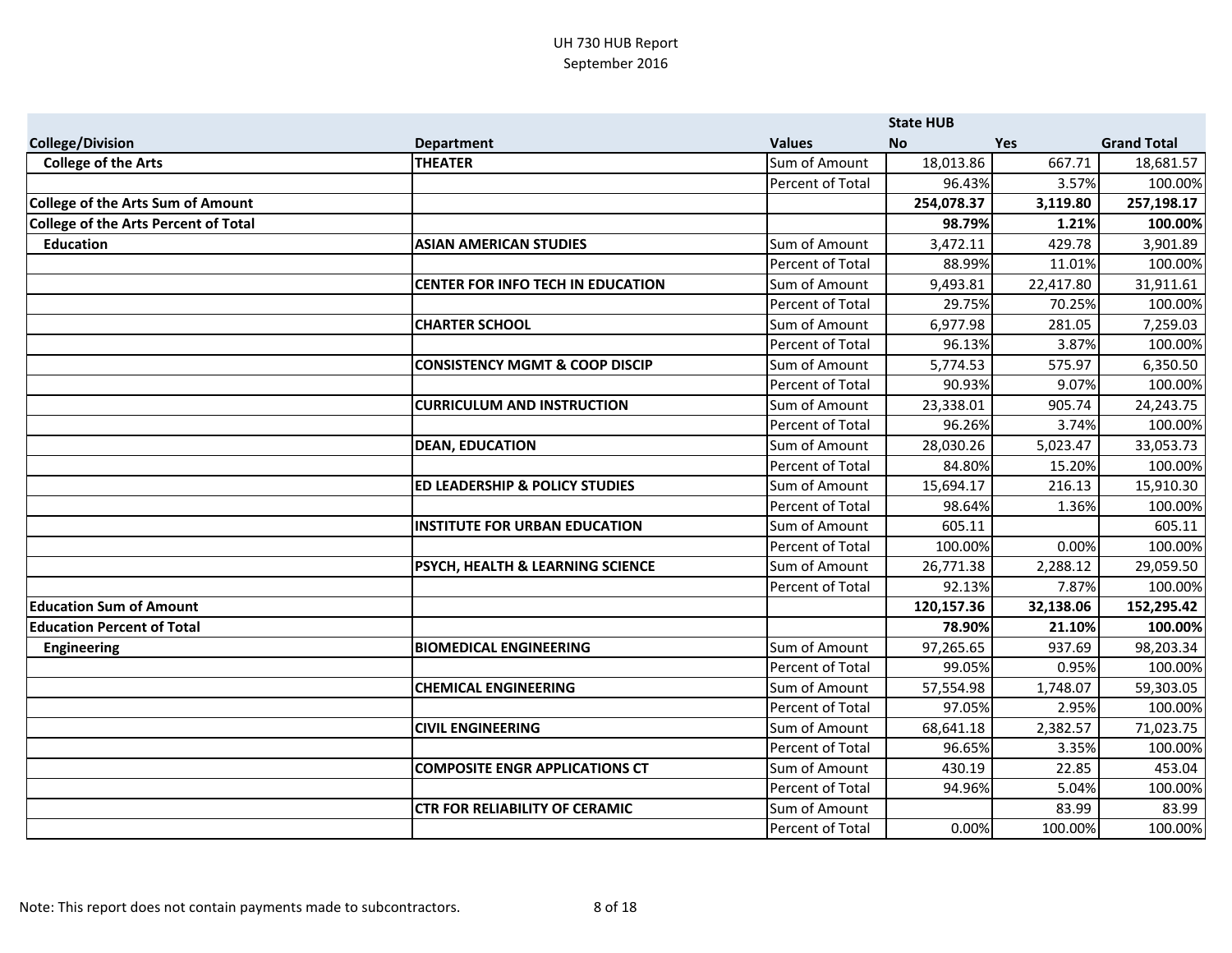|                                                         |                                            |                         | <b>State HUB</b> |            |                    |
|---------------------------------------------------------|--------------------------------------------|-------------------------|------------------|------------|--------------------|
| <b>College/Division</b>                                 | <b>Department</b>                          | <b>Values</b>           | <b>No</b>        | <b>Yes</b> | <b>Grand Total</b> |
| <b>Engineering</b>                                      | <b>DEAN, ENGINEERING</b>                   | Sum of Amount           | 60,917.21        | 15,616.91  | 76,534.12          |
|                                                         |                                            | Percent of Total        | 79.59%           | 20.41%     | 100.00%            |
|                                                         | <b>ELECTRICAL ENGINEERING</b>              | Sum of Amount           | 143,676.68       | 4,268.60   | 147,945.28         |
|                                                         |                                            | Percent of Total        | 97.11%           | 2.89%      | 100.00%            |
|                                                         | <b>ENGINEERING SERVICES</b>                | Sum of Amount           | 1,762.52         | 53.57      | 1,816.09           |
|                                                         |                                            | <b>Percent of Total</b> | 97.05%           | 2.95%      | 100.00%            |
|                                                         | <b>INDUSTRIAL ENGINEERING</b>              | Sum of Amount           | 229.00           | 1,683.08   | 1,912.08           |
|                                                         |                                            | Percent of Total        | 11.98%           | 88.02%     | 100.00%            |
|                                                         | <b>INTEGRATED BIO &amp; NANO SYSTEM</b>    | Sum of Amount           | 2,505.62         |            | 2,505.62           |
|                                                         |                                            | Percent of Total        | 100.00%          | 0.00%      | 100.00%            |
|                                                         | <b>MECHANICAL ENGINEERING</b>              | Sum of Amount           | 32,619.56        | 2,054.03   | 34,673.59          |
|                                                         |                                            | Percent of Total        | 94.08%           | 5.92%      | 100.00%            |
|                                                         | <b>NATL CTR FOR AIRBORNE LASER MAPPING</b> | Sum of Amount           | 5,257.77         |            | 5,257.77           |
|                                                         |                                            | Percent of Total        | 100.00%          | 0.00%      | 100.00%            |
|                                                         | PETROLEUM ENGINEERING                      | Sum of Amount           | 6,084.68         | 3,155.59   | 9,240.27           |
|                                                         |                                            | Percent of Total        | 65.85%           | 34.15%     | 100.00%            |
|                                                         | SEVERE STORM PRED, EDU EVAC DIS            | Sum of Amount           | 2,045.71         |            | 2,045.71           |
|                                                         |                                            | Percent of Total        | 100.00%          | 0.00%      | 100.00%            |
| <b>Engineering Sum of Amount</b>                        |                                            |                         | 478,990.75       | 32,006.95  | 510,997.70         |
| <b>Engineering Percent of Total</b>                     |                                            |                         | 93.74%           | 6.26%      | 100.00%            |
| <b>Graduate College of Social Work</b>                  | <b>ADMISSIONS-GCSW</b>                     | Sum of Amount           | 9,667.74         | 312.83     | 9,980.57           |
|                                                         |                                            | Percent of Total        | 96.87%           | 3.13%      | 100.00%            |
|                                                         | <b>CHILD &amp; FAMILY CENTER</b>           | Sum of Amount           | 3,503.89         | 196.95     | 3,700.84           |
|                                                         |                                            | Percent of Total        | 94.68%           | 5.32%      | 100.00%            |
|                                                         | <b>CTR DRUG &amp; SOCIAL POLICY RESRC</b>  | Sum of Amount           | 669.03           |            | 669.03             |
|                                                         |                                            | Percent of Total        | 100.00%          | 0.00%      | 100.00%            |
|                                                         | <b>DEAN, SOCIAL WORK</b>                   | Sum of Amount           | 20,240.17        | 3,193.01   | 23,433.18          |
|                                                         |                                            | Percent of Total        | 86.37%           | 13.63%     | 100.00%            |
|                                                         | <b>GCSW INFORMATION TECHNOLOGY</b>         | Sum of Amount           | 1,487.34         | 1,561.15   | 3,048.49           |
|                                                         |                                            | Percent of Total        | 48.79%           | 51.21%     | 100.00%            |
|                                                         | <b>PHD PROGRAM</b>                         | Sum of Amount           |                  | 534.47     | 534.47             |
|                                                         |                                            | Percent of Total        | 0.00%            | 100.00%    | 100.00%            |
| <b>Graduate College of Social Work Sum of Amount</b>    |                                            |                         | 35,568.17        | 5,798.41   | 41,366.58          |
| <b>Graduate College of Social Work Percent of Total</b> |                                            |                         | 85.98%           | 14.02%     | 100.00%            |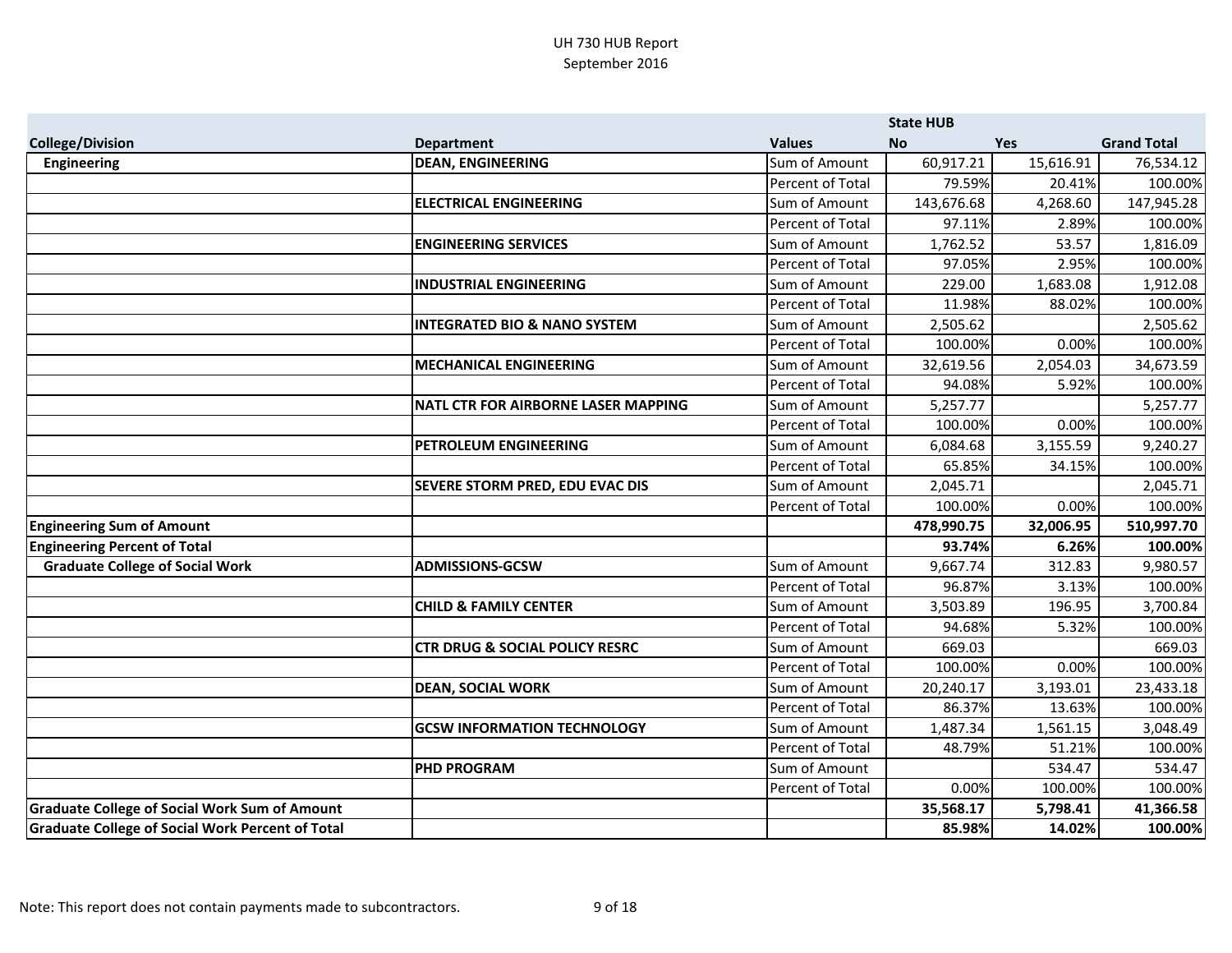|                                                      |                                           |                  | <b>State HUB</b> |            |                    |
|------------------------------------------------------|-------------------------------------------|------------------|------------------|------------|--------------------|
| <b>College/Division</b>                              | <b>Department</b>                         | <b>Values</b>    | <b>No</b>        | <b>Yes</b> | <b>Grand Total</b> |
| <b>Honors College</b>                                | <b>DEAN, HONORS COLLEGE</b>               | Sum of Amount    | 59,335.89        | 2,259.27   | 61,595.16          |
|                                                      |                                           | Percent of Total | 96.33%           | 3.67%      | 100.00%            |
|                                                      | <b>OFFICE OF UNDERGRADUATE RESEARCH</b>   | Sum of Amount    | 191.73           | 159.33     | 351.06             |
|                                                      |                                           | Percent of Total | 54.61%           | 45.39%     | 100.00%            |
| Honors College Sum of Amount                         |                                           |                  | 59,527.62        | 2,418.60   | 61,946.22          |
| Honors College Percent of Total                      |                                           |                  | 96.10%           | 3.90%      | 100.00%            |
| <b>Hotel and Restaurant Management</b>               | <b>DEAN, HOTEL &amp; RESTAURANT MANAG</b> | Sum of Amount    | 3,215.48         | 699.05     | 3,914.53           |
|                                                      |                                           | Percent of Total | 82.14%           | 17.86%     | 100.00%            |
|                                                      | <b>HOTEL AND RESTAURANT MANAGEMENT</b>    | Sum of Amount    | 229,366.35       | 9,058.76   | 238,425.11         |
|                                                      |                                           | Percent of Total | 96.20%           | 3.80%      | 100.00%            |
| <b>Hotel and Restaurant Management Sum of Amount</b> |                                           |                  | 232,581.83       | 9,757.81   | 242,339.64         |
| Hotel and Restaurant Management Percent of Total     |                                           |                  | 95.97%           | 4.03%      | 100.00%            |
| <b>Law Center</b>                                    | <b>ALUMNI RELATIONS, LAW</b>              | Sum of Amount    | 994.00           | 553.09     | 1,547.09           |
|                                                      |                                           | Percent of Total | 64.25%           | 35.75%     | 100.00%            |
|                                                      | <b>ASSOCIATE DEAN, LAW</b>                | Sum of Amount    | 7.33             |            | 7.33               |
|                                                      |                                           | Percent of Total | 100.00%          | 0.00%      | 100.00%            |
|                                                      | <b>BLAKELEY INSTITUTE</b>                 | Sum of Amount    | 3,464.70         | 707.02     | 4,171.72           |
|                                                      |                                           | Percent of Total | 83.05%           | 16.95%     | 100.00%            |
|                                                      | <b>BUSINESS SERVICES, LAW</b>             | Sum of Amount    | 1,909.59         | 820.25     | 2,729.84           |
|                                                      |                                           | Percent of Total | 69.95%           | 30.05%     | 100.00%            |
|                                                      | <b>CAREER SERVICES, LAW</b>               | Sum of Amount    |                  | 747.20     | 747.20             |
|                                                      |                                           | Percent of Total | 0.00%            | 100.00%    | 100.00%            |
|                                                      | <b>CENTER PROGRAMS, LAW</b>               | Sum of Amount    | 207.10           |            | 207.10             |
|                                                      |                                           | Percent of Total | 100.00%          | 0.00%      | 100.00%            |
|                                                      | <b>CHAIRS AND PROFESSORSHIPS, LAW</b>     | Sum of Amount    | 9.99             |            | 9.99               |
|                                                      |                                           | Percent of Total | 100.00%          | 0.00%      | 100.00%            |
|                                                      | <b>DEAN, LAW</b>                          | Sum of Amount    | 5,678.50         | 408.54     | 6,087.04           |
|                                                      |                                           | Percent of Total | 93.29%           | 6.71%      | 100.00%            |
|                                                      | <b>FACILITIES, LAW</b>                    | Sum of Amount    | 6,083.58         | 1,598.37   | 7,681.95           |
|                                                      |                                           | Percent of Total | 79.19%           | 20.81%     | 100.00%            |
|                                                      | <b>FACULTY SUPPORT LAW</b>                | Sum of Amount    | 5,786.08         | 1,725.40   | 7,511.48           |
|                                                      |                                           | Percent of Total | 77.03%           | 22.97%     | 100.00%            |
|                                                      | <b>HEALTH LAW &amp; POLICY INSTITUTE</b>  | Sum of Amount    | 433.55           | 460.05     | 893.60             |
|                                                      |                                           | Percent of Total | 48.52%           | 51.48%     | 100.00%            |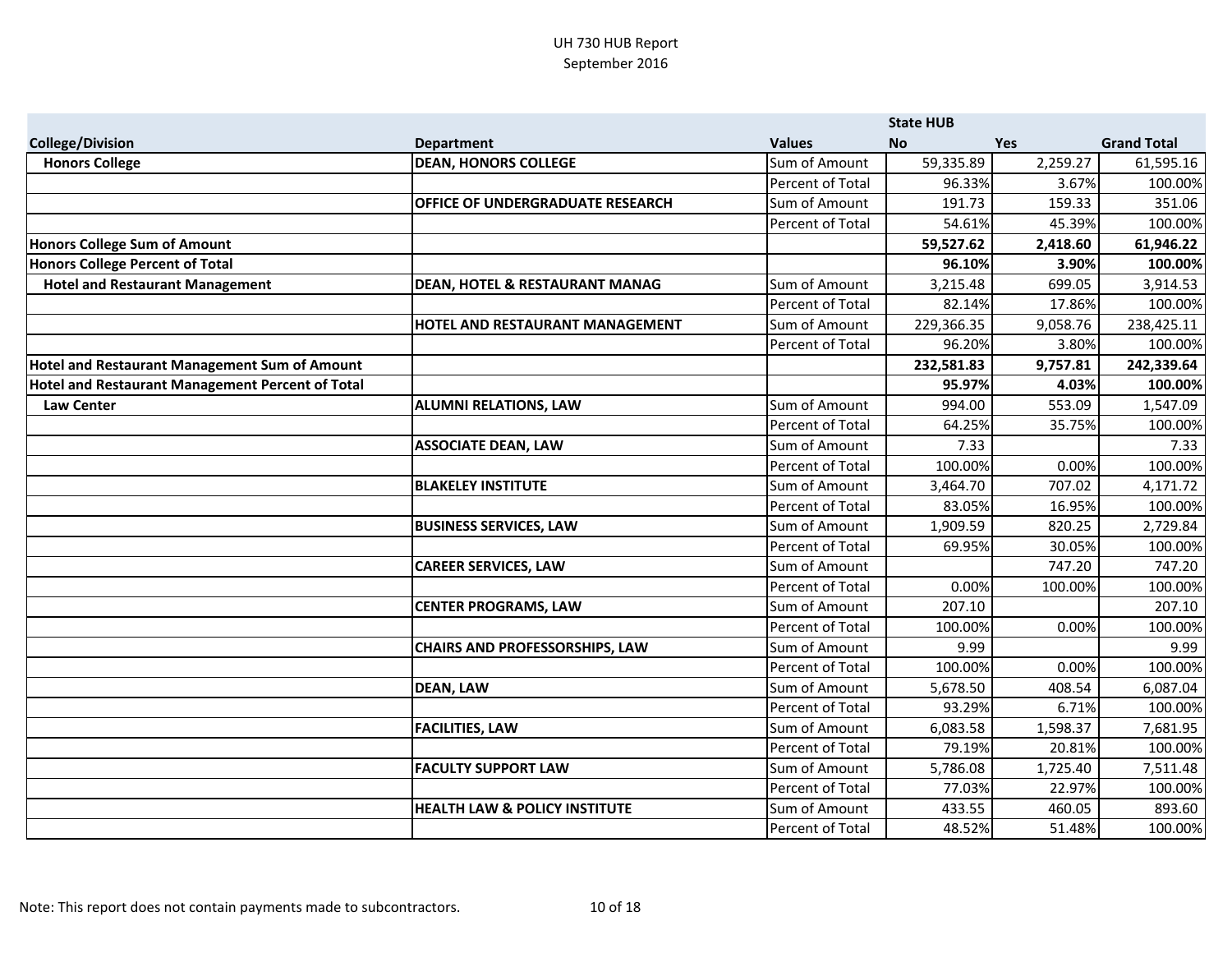|                                         |                                         |                         | <b>State HUB</b> |            |                    |
|-----------------------------------------|-----------------------------------------|-------------------------|------------------|------------|--------------------|
| <b>College/Division</b>                 | <b>Department</b>                       | <b>Values</b>           | <b>No</b>        | <b>Yes</b> | <b>Grand Total</b> |
| <b>Law Center</b>                       | <b>LAW FOUNDATION</b>                   | Sum of Amount           | 209.78           | 95.90      | 305.68             |
|                                         |                                         | Percent of Total        | 68.63%           | 31.37%     | 100.00%            |
|                                         | <b>LAW INFORMATION TECHNOLOGY</b>       | Sum of Amount           | 7,204.40         | 144.49     | 7,348.89           |
|                                         |                                         | Percent of Total        | 98.03%           | 1.97%      | 100.00%            |
|                                         | <b>LAW LIBRARY</b>                      | Sum of Amount           | 16,385.54        | 439.46     | 16,825.00          |
|                                         |                                         | Percent of Total        | 97.39%           | 2.61%      | 100.00%            |
|                                         | <b>LEGAL AID CLINIC, LAW</b>            | Sum of Amount           | 1,051.54         | 184.11     | 1,235.65           |
|                                         |                                         | Percent of Total        | 85.10%           | 14.90%     | 100.00%            |
|                                         | PUBLIC RELS & MARKETING, LAW            | Sum of Amount           | 8,455.00         |            | 8,455.00           |
|                                         |                                         | Percent of Total        | 100.00%          | 0.00%      | 100.00%            |
|                                         | <b>STUDENT ORGANIZATION, LAW</b>        | Sum of Amount           | 786.42           |            | 786.42             |
|                                         |                                         | Percent of Total        | 100.00%          | 0.00%      | 100.00%            |
|                                         | <b>STUDENT SERVICES, LAW</b>            | Sum of Amount           | 23,971.52        |            | 23,971.52          |
|                                         |                                         | Percent of Total        | 100.00%          | 0.00%      | 100.00%            |
| Law Center Sum of Amount                |                                         |                         | 82,638.62        | 7,883.88   | 90,522.50          |
| Law Center Percent of Total             |                                         |                         | 91.29%           | 8.71%      | 100.00%            |
| <b>Liberal Arts and Social Sciences</b> | <b>AEROSPACE STUDIES</b>                | Sum of Amount           | 192.50           | 175.30     | 367.80             |
|                                         |                                         | <b>Percent of Total</b> | 52.34%           | 47.66%     | 100.00%            |
|                                         | <b>AFRICAN-AMERICAN STUDIES</b>         | Sum of Amount           | 328.26           | 1,818.75   | 2,147.01           |
|                                         |                                         | Percent of Total        | 15.29%           | 84.71%     | 100.00%            |
|                                         | <b>ARTE PUBLICO</b>                     | Sum of Amount           | 31,214.94        | 263.69     | 31,478.63          |
|                                         |                                         | Percent of Total        | 99.16%           | 0.84%      | 100.00%            |
|                                         | <b>CENTER FOR PUBLIC HISTORY</b>        | Sum of Amount           | 1,761.90         |            | 1,761.90           |
|                                         |                                         | Percent of Total        | 100.00%          | 0.00%      | 100.00%            |
|                                         | <b>COMMUNICATION</b>                    | Sum of Amount           | 31,952.35        | 16,156.26  | 48,108.61          |
|                                         |                                         | Percent of Total        | 66.42%           | 33.58%     | 100.00%            |
|                                         | <b>COMMUNICATIONS DISORDERS</b>         | Sum of Amount           | 5,482.06         | 1,362.63   | 6,844.69           |
|                                         |                                         | Percent of Total        | 80.09%           | 19.91%     | 100.00%            |
|                                         | <b>COMPARATIVE CULTURAL STUDIES</b>     | Sum of Amount           | 1,356.31         |            | 1,356.31           |
|                                         |                                         | Percent of Total        | 100.00%          | 0.00%      | 100.00%            |
|                                         | <b>DEAN, LIBERAL ARTS &amp; SOC SCI</b> | Sum of Amount           | 20,401.25        | 531.55     | 20,932.80          |
|                                         |                                         | Percent of Total        | 97.46%           | 2.54%      | 100.00%            |
|                                         | <b>ECONOMICS</b>                        | Sum of Amount           | 2,475.15         | 2,656.75   | 5,131.90           |
|                                         |                                         | Percent of Total        | 48.23%           | 51.77%     | 100.00%            |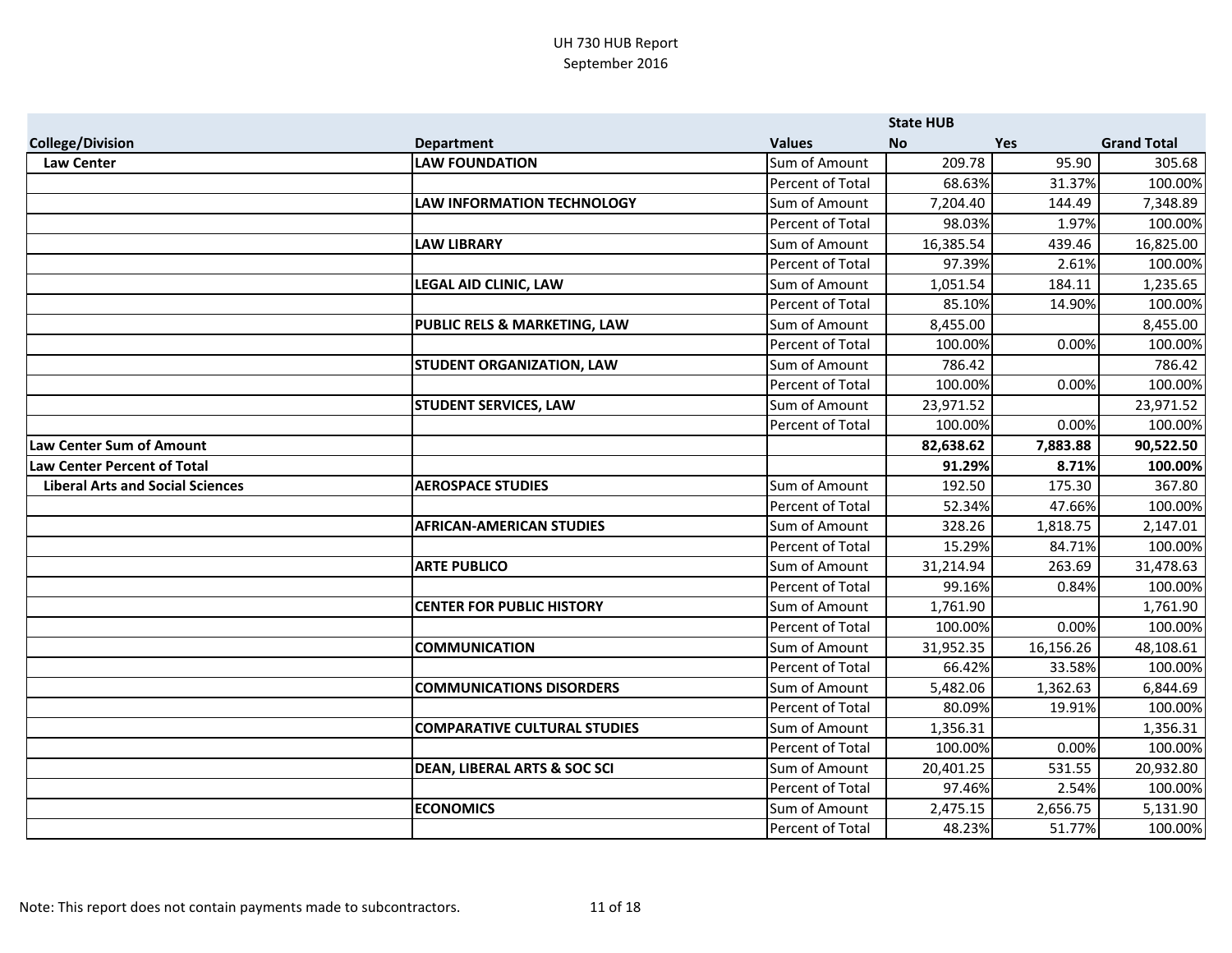|                                                          |                                       |                         | <b>State HUB</b> |            |                    |
|----------------------------------------------------------|---------------------------------------|-------------------------|------------------|------------|--------------------|
| <b>College/Division</b>                                  | <b>Department</b>                     | <b>Values</b>           | <b>No</b>        | <b>Yes</b> | <b>Grand Total</b> |
| <b>Liberal Arts and Social Sciences</b>                  | <b>ENGLISH</b>                        | Sum of Amount           | 17,539.51        | 687.57     | 18,227.08          |
|                                                          |                                       | Percent of Total        | 96.23%           | 3.77%      | 100.00%            |
|                                                          | <b>HEALTH AND HUMAN PERFORMANCE</b>   | Sum of Amount           | 51,370.21        | 1,236.60   | 52,606.81          |
|                                                          |                                       | <b>Percent of Total</b> | 97.65%           | 2.35%      | 100.00%            |
|                                                          | <b>HISPANIC STUDIES</b>               | Sum of Amount           | 2,558.06         | 211.77     | 2,769.83           |
|                                                          |                                       | Percent of Total        | 92.35%           | 7.65%      | 100.00%            |
|                                                          | <b>HISTORY</b>                        | Sum of Amount           | 3,743.81         | 363.90     | 4,107.71           |
|                                                          |                                       | Percent of Total        | 91.14%           | 8.86%      | 100.00%            |
|                                                          | <b>HOBBY CENTER FOR PUBLIC POLICY</b> | Sum of Amount           | 18,626.73        | 20,029.77  | 38,656.50          |
|                                                          |                                       | Percent of Total        | 48.19%           | 51.81%     | 100.00%            |
|                                                          | <b>MEXICAN-AMERICAN STUDIES</b>       | Sum of Amount           | 3,298.32         | 1,341.37   | 4,639.69           |
|                                                          |                                       | Percent of Total        | 71.09%           | 28.91%     | 100.00%            |
|                                                          | <b>MILITARY SCIENCE</b>               | Sum of Amount           | 288.26           |            | 288.26             |
|                                                          |                                       | Percent of Total        | 100.00%          | 0.00%      | 100.00%            |
|                                                          | <b>MODERN AND CLASSICAL LANGUAGES</b> | Sum of Amount           | 2,450.40         | 79.27      | 2,529.67           |
|                                                          |                                       | Percent of Total        | 96.87%           | 3.13%      | 100.00%            |
|                                                          | <b>PHILOSOPHY</b>                     | Sum of Amount           | 323.08           |            | 323.08             |
|                                                          |                                       | <b>Percent of Total</b> | 100.00%          | 0.00%      | 100.00%            |
|                                                          | <b>POLITICAL SCIENCE</b>              | Sum of Amount           | 9,634.62         | 3,761.90   | 13,396.52          |
|                                                          |                                       | Percent of Total        | 71.92%           | 28.08%     | 100.00%            |
|                                                          | <b>PSYCHOLOGY</b>                     | Sum of Amount           | 57,694.35        | 15,972.36  | 73,666.71          |
|                                                          |                                       | Percent of Total        | 78.32%           | 21.68%     | 100.00%            |
|                                                          | <b>PUBLIC ADMINISTRATION PROGRAM</b>  | Sum of Amount           | 540.00           | 345.75     | 885.75             |
|                                                          |                                       | Percent of Total        | 60.97%           | 39.03%     | 100.00%            |
|                                                          | <b>SOCIOLOGY</b>                      | Sum of Amount           | 5,428.66         | 26.99      | 5,455.65           |
|                                                          |                                       | Percent of Total        | 99.51%           | 0.49%      | 100.00%            |
|                                                          | <b>WOMEN'S STUDIES PROGRAM</b>        | Sum of Amount           | 90.78            | 271.66     | 362.44             |
|                                                          |                                       | Percent of Total        | 25.05%           | 74.95%     | 100.00%            |
| <b>Liberal Arts and Social Sciences Sum of Amount</b>    |                                       |                         | 268,751.51       | 67,293.84  | 336,045.35         |
| <b>Liberal Arts and Social Sciences Percent of Total</b> |                                       |                         | 79.97%           | 20.03%     | 100.00%            |
| Library                                                  | <b>UNIVERSITY LIBRARIES</b>           | Sum of Amount           | 500,066.30       | 8,198.63   | 508,264.93         |
|                                                          |                                       | Percent of Total        | 98.39%           | 1.61%      | 100.00%            |
| <b>Library Sum of Amount</b>                             |                                       |                         | 500,066.30       | 8,198.63   | 508,264.93         |
| <b>Library Percent of Total</b>                          |                                       |                         | 98.39%           | 1.61%      | 100.00%            |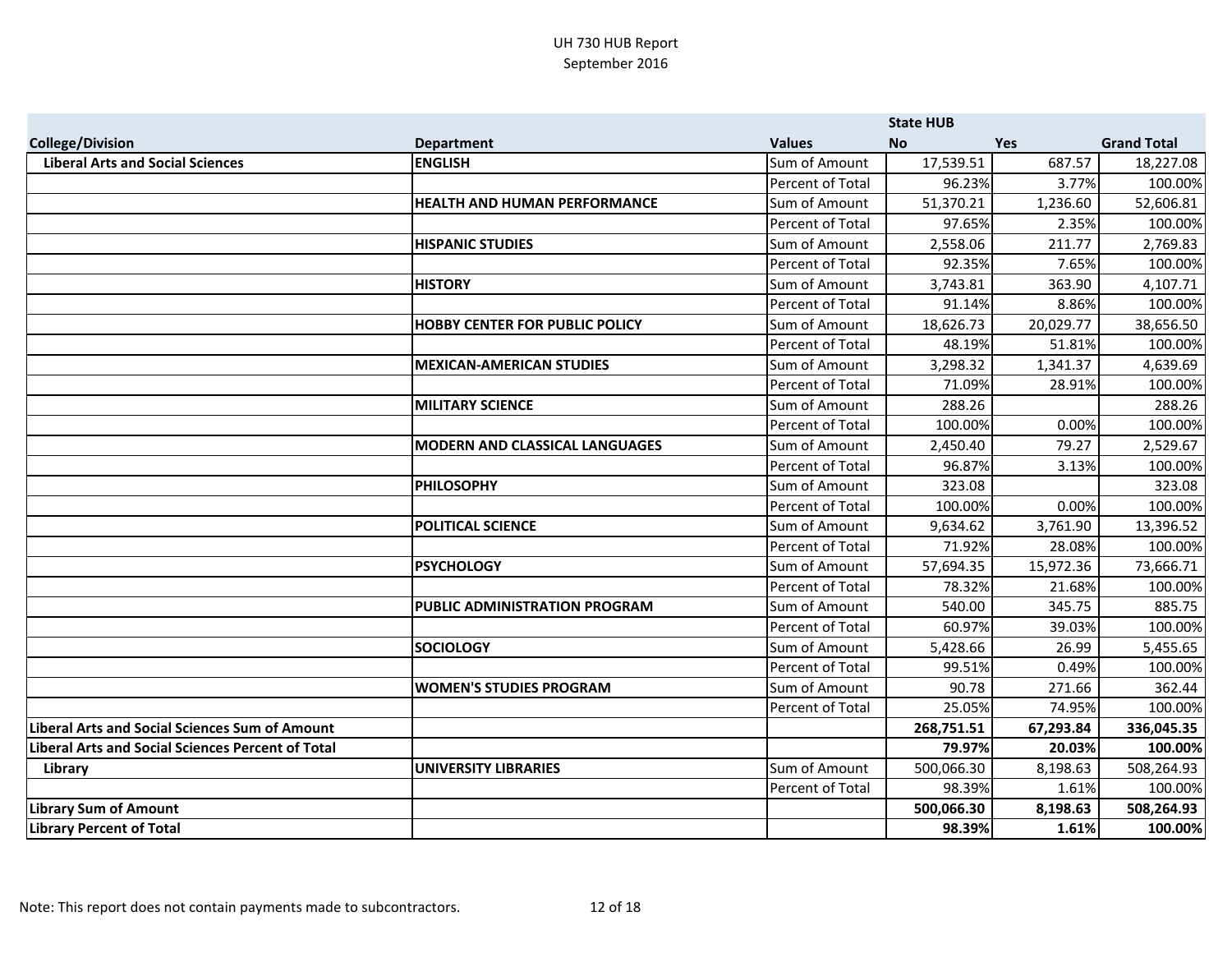|                                                      |                                                       |                  | <b>State HUB</b> |            |                    |
|------------------------------------------------------|-------------------------------------------------------|------------------|------------------|------------|--------------------|
| <b>College/Division</b>                              | <b>Department</b>                                     | <b>Values</b>    | <b>No</b>        | <b>Yes</b> | <b>Grand Total</b> |
| <b>Natural Science and Mathematics</b>               | <b>BIOLOGY &amp; BIOCHEMISTRY</b>                     | Sum of Amount    | 113,202.11       | 3,384.89   | 116,587.00         |
|                                                      |                                                       | Percent of Total | 97.10%           | 2.90%      | 100.00%            |
|                                                      | <b>CHEMISTRY</b>                                      | Sum of Amount    | 159,281.21       | 936.39     | 160,217.60         |
|                                                      |                                                       | Percent of Total | 99.42%           | 0.58%      | 100.00%            |
|                                                      | <b>COMPUTER SCIENCE</b>                               | Sum of Amount    | 39,572.21        | 504.29     | 40,076.50          |
|                                                      |                                                       | Percent of Total | 98.74%           | 1.26%      | 100.00%            |
|                                                      | <b>CTR FOR NUCLEAR RECEPTORS &amp; CELL SIGNALING</b> | Sum of Amount    | 23,304.59        | 34.20      | 23,338.79          |
|                                                      |                                                       | Percent of Total | 99.85%           | 0.15%      | 100.00%            |
|                                                      | <b>DEAN, NATURAL SCIENCE &amp; MATHE</b>              | Sum of Amount    | 15,704.35        | 1,639.95   | 17,344.30          |
|                                                      |                                                       | Percent of Total | 90.54%           | 9.46%      | 100.00%            |
|                                                      | <b>EARTH AND ATMOSPHERIC SCIENCES</b>                 | Sum of Amount    | 59,278.56        | 5,668.94   | 64,947.50          |
|                                                      |                                                       | Percent of Total | 91.27%           | 8.73%      | 100.00%            |
|                                                      | <b>HOUSTON COASTAL CENTER</b>                         | Sum of Amount    | 383.87           |            | 383.87             |
|                                                      |                                                       | Percent of Total | 100.00%          | 0.00%      | 100.00%            |
|                                                      | <b>MATHEMATICS</b>                                    | Sum of Amount    | 26,082.36        | 5,123.99   | 31,206.35          |
|                                                      |                                                       | Percent of Total | 83.58%           | 16.42%     | 100.00%            |
|                                                      | <b>PHYSICS</b>                                        | Sum of Amount    | 56,418.16        | 1,959.39   | 58,377.55          |
|                                                      |                                                       | Percent of Total | 96.64%           | 3.36%      | 100.00%            |
| <b>Natural Science and Mathematics Sum of Amount</b> |                                                       |                  | 493,227.42       | 19,252.04  | 512,479.46         |
| Natural Science and Mathematics Percent of Total     |                                                       |                  | 96.24%           | 3.76%      | 100.00%            |
| <b>Optometry</b>                                     | <b>DEAN, OPTOMETRY</b>                                | Sum of Amount    | 82,002.39        | 3,909.92   | 85,912.31          |
|                                                      |                                                       | Percent of Total | 95.45%           | 4.55%      | 100.00%            |
|                                                      | <b>OPT VISION SCIENCES</b>                            | Sum of Amount    | 85,279.19        | 1,269.99   | 86,549.18          |
|                                                      |                                                       | Percent of Total | 98.53%           | 1.47%      | 100.00%            |
|                                                      | <b>OPTOMETRY CLINIC</b>                               | Sum of Amount    | 290,402.85       | 9,187.30   | 299,590.15         |
|                                                      |                                                       | Percent of Total | 96.93%           | 3.07%      | 100.00%            |
| <b>Optometry Sum of Amount</b>                       |                                                       |                  | 457,684.43       | 14,367.21  | 472,051.64         |
| <b>Optometry Percent of Total</b>                    |                                                       |                  | 96.96%           | 3.04%      | 100.00%            |
| Pharmacy                                             | <b>DEAN, PHARMACY</b>                                 | Sum of Amount    | 13,546.36        | 1,296.24   | 14,842.60          |
|                                                      |                                                       | Percent of Total | 91.27%           | 8.73%      | 100.00%            |
|                                                      | <b>EXPERIENTIAL PROGRAMS</b>                          | Sum of Amount    | 40,835.04        |            | 40,835.04          |
|                                                      |                                                       | Percent of Total | 100.00%          | 0.00%      | 100.00%            |
|                                                      | PHAR HEALTH OUTCOMES & POLICY                         | Sum of Amount    | 130.93           |            | 130.93             |
|                                                      |                                                       | Percent of Total | 100.00%          | 0.00%      | 100.00%            |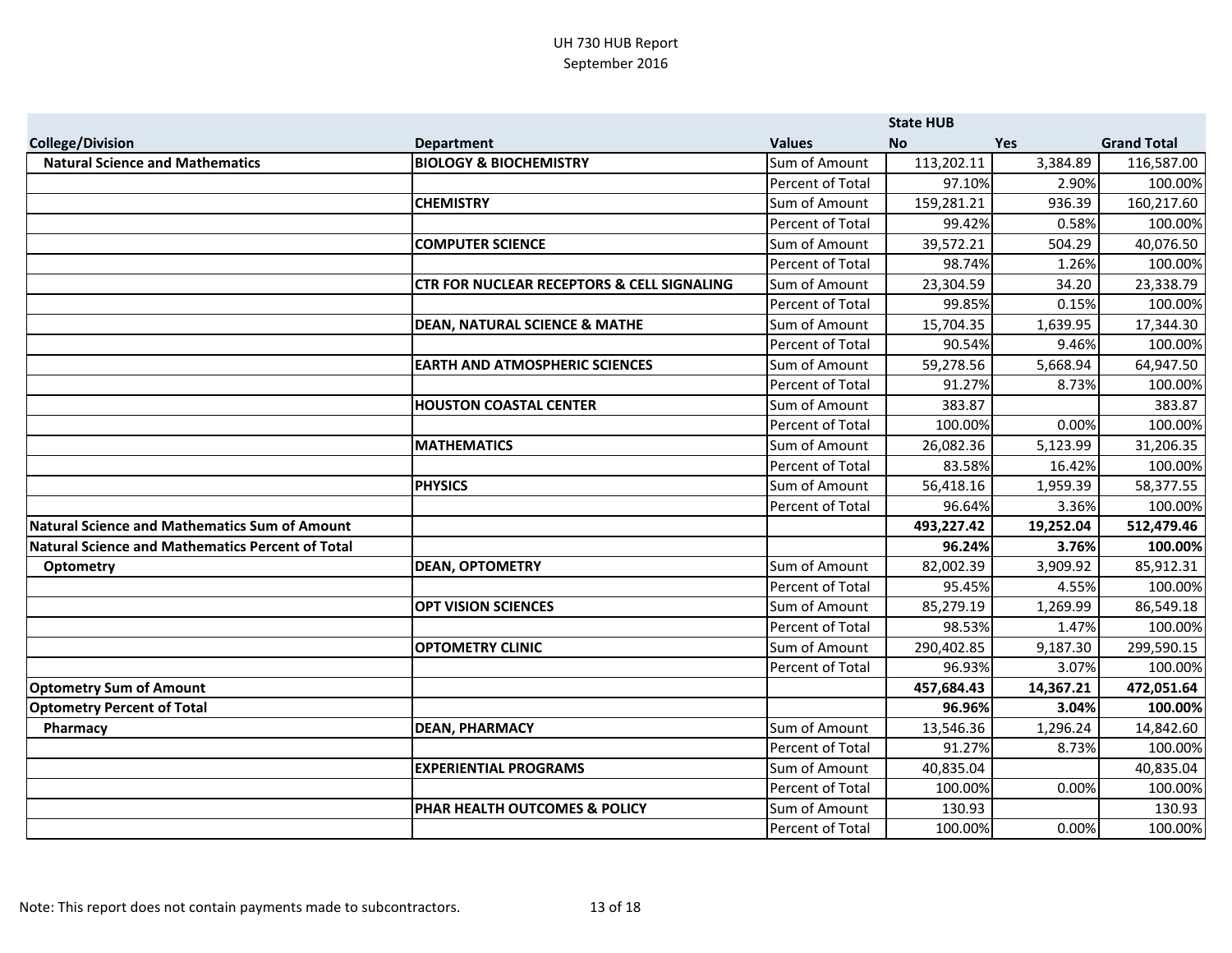|                                  |                                                     |                  | <b>State HUB</b> |            |                    |
|----------------------------------|-----------------------------------------------------|------------------|------------------|------------|--------------------|
| <b>College/Division</b>          | <b>Department</b>                                   | <b>Values</b>    | <b>No</b>        | <b>Yes</b> | <b>Grand Total</b> |
| Pharmacy                         | PHARM PRACTICE & TRANS RESEARCH                     | Sum of Amount    | 32,082.89        | 6,350.29   | 38,433.18          |
|                                  |                                                     | Percent of Total | 83.48%           | 16.52%     | 100.00%            |
|                                  | PHARMACOLOGICAL & PHARMACEUTIC                      | Sum of Amount    | 98,717.20        | 5,534.75   | 104,251.95         |
|                                  |                                                     | Percent of Total | 94.69%           | 5.31%      | 100.00%            |
|                                  | <b>STUDENT SERVICES PHARMACY</b>                    | Sum of Amount    | 11,681.26        | 120.02     | 11,801.28          |
|                                  |                                                     | Percent of Total | 98.98%           | 1.02%      | 100.00%            |
| <b>Pharmacy Sum of Amount</b>    |                                                     |                  | 196,993.68       | 13,301.30  | 210,294.98         |
| <b>Pharmacy Percent of Total</b> |                                                     |                  | 93.67%           | 6.33%      | 100.00%            |
| Research                         | ADVANCED MANUFACTURING INSTITUTE (AMI)              | Sum of Amount    | 5,231.50         |            | 5,231.50           |
|                                  |                                                     | Percent of Total | 100.00%          | 0.00%      | 100.00%            |
|                                  | <b>ANIMAL CARE OPERATIONS</b>                       | Sum of Amount    | 40,724.28        | 880.25     | 41,604.53          |
|                                  |                                                     | Percent of Total | 97.88%           | 2.12%      | 100.00%            |
|                                  | <b>BUSINESS OPERATIONS &amp; IT</b>                 | Sum of Amount    | 180.84           | 129.28     | 310.12             |
|                                  |                                                     | Percent of Total | 58.31%           | 41.69%     | 100.00%            |
|                                  | <b>CENTER FOR ADVANCED COMPUTING &amp; DATA SYS</b> | Sum of Amount    | 2,661.44         |            | 2,661.44           |
|                                  |                                                     | Percent of Total | 100.00%          | 0.00%      | 100.00%            |
|                                  | <b>CENTER FOR ADVANCED MATERIALS</b>                | Sum of Amount    | 1,299.16         |            | 1,299.16           |
|                                  |                                                     | Percent of Total | 100.00%          | 0.00%      | 100.00%            |
|                                  | <b>DOR COMMUNICATIONS</b>                           | Sum of Amount    | 693.46           |            | 693.46             |
|                                  |                                                     | Percent of Total | 100.00%          | 0.00%      | 100.00%            |
|                                  | <b>ENVIRONMENT HEALTH &amp; LIFE SAFETY</b>         | Sum of Amount    | 15,891.86        | 262.48     | 16,154.34          |
|                                  |                                                     | Percent of Total | 98.38%           | 1.62%      | 100.00%            |
|                                  | <b>GRANT DEVELOPMENT</b>                            | Sum of Amount    | 51.99            | 95.80      | 147.79             |
|                                  |                                                     | Percent of Total | 35.18%           | 64.82%     | 100.00%            |
|                                  | <b>GRANTS AND CONTRACTS</b>                         | Sum of Amount    | 82.80            |            | 82.80              |
|                                  |                                                     | Percent of Total | 100.00%          | 0.00%      | 100.00%            |
|                                  | OFFICE OF INTELLECTUAL PROPERTY MGMT                | Sum of Amount    | 319,488.20       |            | 319,488.20         |
|                                  |                                                     | Percent of Total | 100.00%          | 0.00%      | 100.00%            |
|                                  | <b>RESEARCH</b>                                     | Sum of Amount    | 3,227.71         | 2,391.00   | 5,618.71           |
|                                  |                                                     | Percent of Total | 57.45%           | 42.55%     | 100.00%            |
|                                  | <b>RESEARCH INVESTMENT FUND</b>                     | Sum of Amount    | 215,567.37       |            | 215,567.37         |
|                                  |                                                     | Percent of Total | 100.00%          | 0.00%      | 100.00%            |
|                                  | RESEARCH POLICIES/COMPLIANCE/COMMITTEES             | Sum of Amount    | 723.55           | 462.69     | 1,186.24           |
|                                  |                                                     | Percent of Total | 61.00%           | 39.00%     | 100.00%            |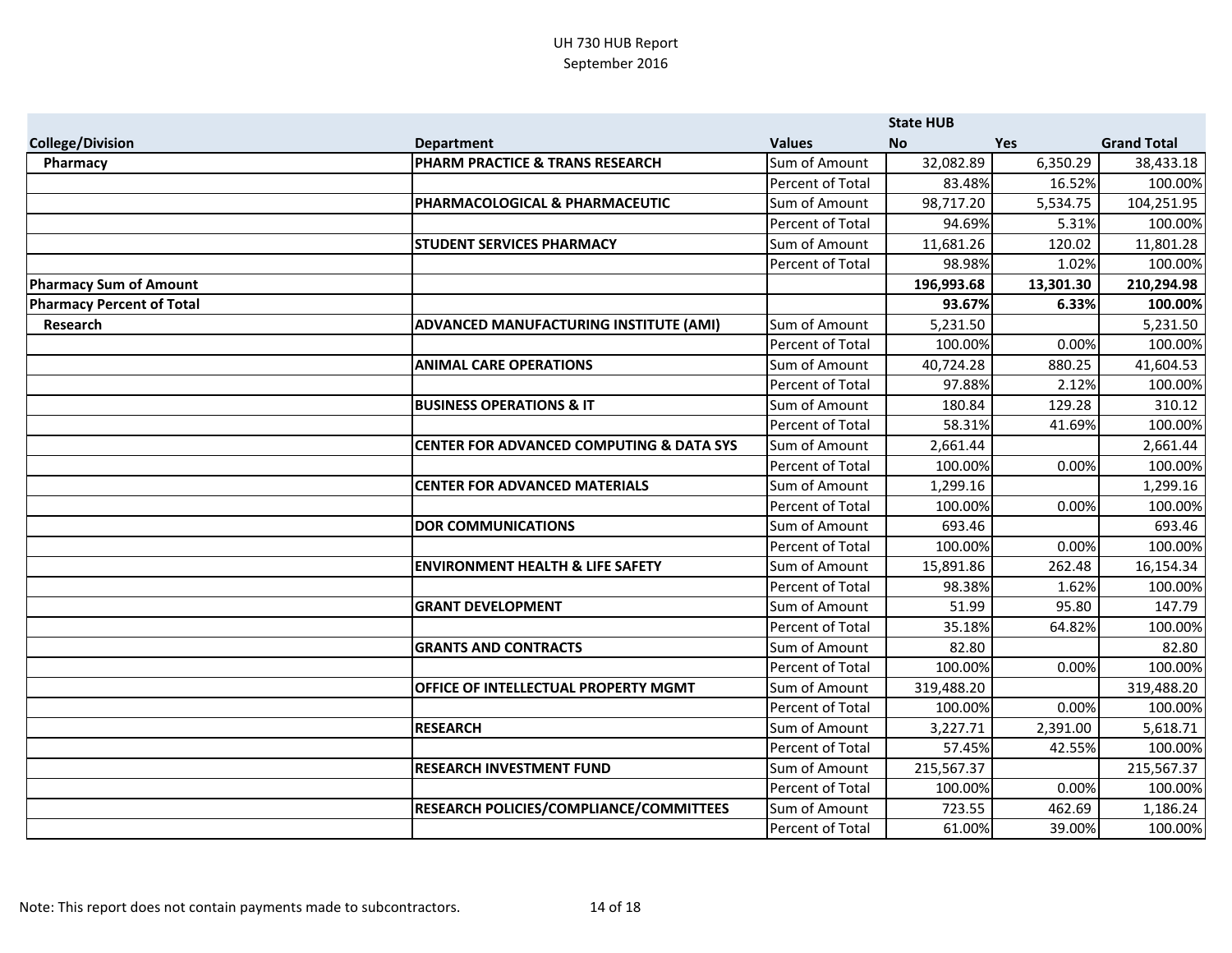|                                           |                                                  |                         | <b>State HUB</b> |            |                    |
|-------------------------------------------|--------------------------------------------------|-------------------------|------------------|------------|--------------------|
| <b>College/Division</b>                   | <b>Department</b>                                | <b>Values</b>           | <b>No</b>        | <b>Yes</b> | <b>Grand Total</b> |
| <b>Research</b>                           | <b>TIMES</b>                                     | Sum of Amount           | 41,911.75        | 237.76     | 42,149.51          |
|                                           |                                                  | Percent of Total        | 99.44%           | 0.56%      | 100.00%            |
|                                           | TX CTR SUPERCONDUCTIVITY AT UH                   | Sum of Amount           | 25,169.89        |            | 25,169.89          |
|                                           |                                                  | Percent of Total        | 100.00%          | 0.00%      | 100.00%            |
|                                           | TX OBESITY RESEARCH CENTER                       | Sum of Amount           | 3,137.30         |            | 3,137.30           |
|                                           |                                                  | Percent of Total        | 100.00%          | 0.00%      | 100.00%            |
|                                           | UH SEQUENCING CORE FACILITY                      | Sum of Amount           | 3,623.15         |            | 3,623.15           |
|                                           |                                                  | Percent of Total        | 100.00%          | 0.00%      | 100.00%            |
| <b>Research Sum of Amount</b>             |                                                  |                         | 679,666.25       | 4,459.26   | 684,125.51         |
| <b>Research Percent of Total</b>          |                                                  |                         | 99.35%           | 0.65%      | 100.00%            |
| <b>School of Nursing</b>                  | <b>DEAN, SCHOOL OF NURSING</b>                   | Sum of Amount           | 4,197.60         | 2,633.41   | 6,831.01           |
|                                           |                                                  | Percent of Total        | 61.45%           | 38.55%     | 100.00%            |
| <b>School of Nursing Sum of Amount</b>    |                                                  |                         | 4,197.60         | 2,633.41   | 6,831.01           |
| <b>School of Nursing Percent of Total</b> |                                                  |                         | 61.45%           | 38.55%     | 100.00%            |
| <b>Student Affairs</b>                    | <b>ADMISSIONS</b>                                | Sum of Amount           | 14,153.01        | 669.21     | 14,822.22          |
|                                           |                                                  | <b>Percent of Total</b> | 95.49%           | 4.51%      | 100.00%            |
|                                           | <b>CAMPUS RECREATION</b>                         | Sum of Amount           | 82,309.85        |            | 82,309.85          |
|                                           |                                                  | Percent of Total        | 100.00%          | 0.00%      | 100.00%            |
|                                           | <b>CAMPUS SOLUTIONS SERVICES</b>                 | Sum of Amount           | 21,181.16        | 1,643.37   | 22,824.53          |
|                                           |                                                  | Percent of Total        | 92.80%           | 7.20%      | 100.00%            |
|                                           | <b>CENTER FOR DIVERSITY &amp; INCLUSION</b>      | Sum of Amount           | 403.49           |            | 403.49             |
|                                           |                                                  | Percent of Total        | 100.00%          | 0.00%      | 100.00%            |
|                                           | <b>CENTER FOR FRATERNITY &amp; SORORITY LIFE</b> | Sum of Amount           | 464.38           | 260.01     | 724.39             |
|                                           |                                                  | Percent of Total        | 64.11%           | 35.89%     | 100.00%            |
|                                           | <b>CENTER FOR STUDENT INVOLVEMENT</b>            | Sum of Amount           | 29,597.28        | 1,017.64   | 30,614.92          |
|                                           |                                                  | Percent of Total        | 96.68%           | 3.32%      | 100.00%            |
|                                           | <b>CENTER FOR STUDENT MEDIA</b>                  | Sum of Amount           | 31,700.04        | 507.03     | 32,207.07          |
|                                           |                                                  | Percent of Total        | 98.43%           | 1.57%      | 100.00%            |
|                                           | <b>CENTER FOR STUDENTS W/DISABILITIES</b>        | Sum of Amount           | 67,953.01        | 2,207.62   | 70,160.63          |
|                                           |                                                  | Percent of Total        | 96.85%           | 3.15%      | 100.00%            |
|                                           | <b>CHILDREN'S LEARNING CENTER</b>                | Sum of Amount           | 11,658.15        | 2,011.19   | 13,669.34          |
|                                           |                                                  | Percent of Total        | 85.29%           | 14.71%     | 100.00%            |
|                                           | <b>COUNSELING AND PSYCH SVCS</b>                 | Sum of Amount           | 858.88           | 1,045.39   | 1,904.27           |
|                                           |                                                  | Percent of Total        | 45.10%           | 54.90%     | 100.00%            |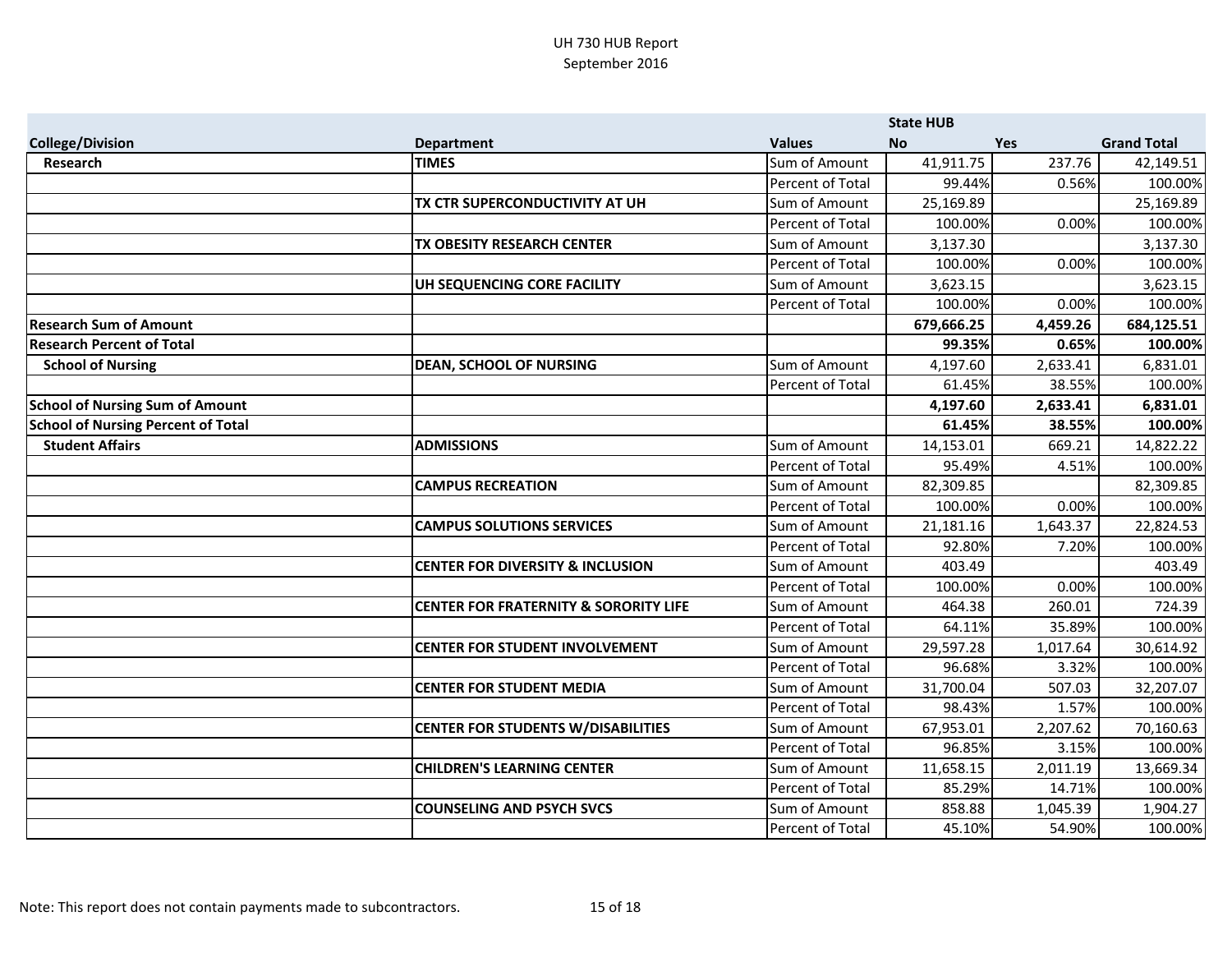|                         |                                          |                         | <b>State HUB</b> |            |                    |
|-------------------------|------------------------------------------|-------------------------|------------------|------------|--------------------|
| <b>College/Division</b> | <b>Department</b>                        | <b>Values</b>           | <b>No</b>        | <b>Yes</b> | <b>Grand Total</b> |
| <b>Student Affairs</b>  | <b>DEAN OF STUDENTS</b>                  | Sum of Amount           | 1,954.89         | 5,086.27   | 7,041.16           |
|                         |                                          | Percent of Total        | 27.76%           | 72.24%     | 100.00%            |
|                         | <b>ENROLLMENT MANAGEMENT SERVICES</b>    | Sum of Amount           | 82,905.44        | 102,339.84 | 185,245.28         |
|                         |                                          | Percent of Total        | 44.75%           | 55.25%     | 100.00%            |
|                         | <b>LGBTQ RESOURCE CENTER</b>             | Sum of Amount           | 97.60            | 175.94     | 273.54             |
|                         |                                          | Percent of Total        | 35.68%           | 64.32%     | 100.00%            |
|                         | OFFICE OF THE UNIVERSITY REGISTRAR       | Sum of Amount           | 54,127.38        | 110.00     | 54,237.38          |
|                         |                                          | Percent of Total        | 99.80%           | 0.20%      | 100.00%            |
|                         | <b>RELIGION CENTER</b>                   | Sum of Amount           | 747.78           | 51.23      | 799.01             |
|                         |                                          | Percent of Total        | 93.59%           | 6.41%      | 100.00%            |
|                         | <b>SCHOLARSHIPS AND FINANCIAL AID</b>    | Sum of Amount           | 26,181.01        |            | 26,181.01          |
|                         |                                          | Percent of Total        | 100.00%          | 0.00%      | 100.00%            |
|                         | <b>STU COMMUNICATION &amp; MARKETING</b> | Sum of Amount           | 3,507.91         | 255.99     | 3,763.90           |
|                         |                                          | Percent of Total        | 93.20%           | 6.80%      | 100.00%            |
|                         | <b>STUDENT AFFAIRS</b>                   | Sum of Amount           | 38,460.31        | 16,316.99  | 54,777.30          |
|                         |                                          | Percent of Total        | 70.21%           | 29.79%     | 100.00%            |
|                         | <b>STUDENT AFFAIRS BUSINESS SERVICES</b> | Sum of Amount           | 168.78           | 507.23     | 676.01             |
|                         |                                          | Percent of Total        | 24.97%           | 75.03%     | 100.00%            |
|                         | <b>STUDENT AFFAIRS IT SERVICES</b>       | Sum of Amount           | 548.71           | 80.99      | 629.70             |
|                         |                                          | Percent of Total        | 87.14%           | 12.86%     | 100.00%            |
|                         | <b>STUDENT CENTER</b>                    | Sum of Amount           | 23,031.40        | 1,091.60   | 24,123.00          |
|                         |                                          | <b>Percent of Total</b> | 95.47%           | 4.53%      | 100.00%            |
|                         | <b>STUDENT HEALTH CENTER</b>             | Sum of Amount           | 57,816.55        | 18,489.17  | 76,305.72          |
|                         |                                          | Percent of Total        | 75.77%           | 24.23%     | 100.00%            |
|                         | <b>STUDENT HOUSING - RESID LIFE</b>      | Sum of Amount           | 60,518.32        | 14,223.81  | 74,742.13          |
|                         |                                          | Percent of Total        | 80.97%           | 19.03%     | 100.00%            |
|                         | <b>UNIVERSITY CAREER SERVICES</b>        | Sum of Amount           | 17,158.11        | 1,067.52   | 18,225.63          |
|                         |                                          | Percent of Total        | 94.14%           | 5.86%      | 100.00%            |
|                         | <b>URBAN EXPERIENCE VPSA</b>             | Sum of Amount           | 565.83           | 392.85     | 958.68             |
|                         |                                          | Percent of Total        | 59.02%           | 40.98%     | 100.00%            |
|                         | <b>VETERAN SERVICES</b>                  | Sum of Amount           |                  | 741.09     | 741.09             |
|                         |                                          | Percent of Total        | 0.00%            | 100.00%    | 100.00%            |
|                         | <b>WELLNESS CENTER</b>                   | Sum of Amount           | 361.86           |            | 361.86             |
|                         |                                          | Percent of Total        | 100.00%          | 0.00%      | 100.00%            |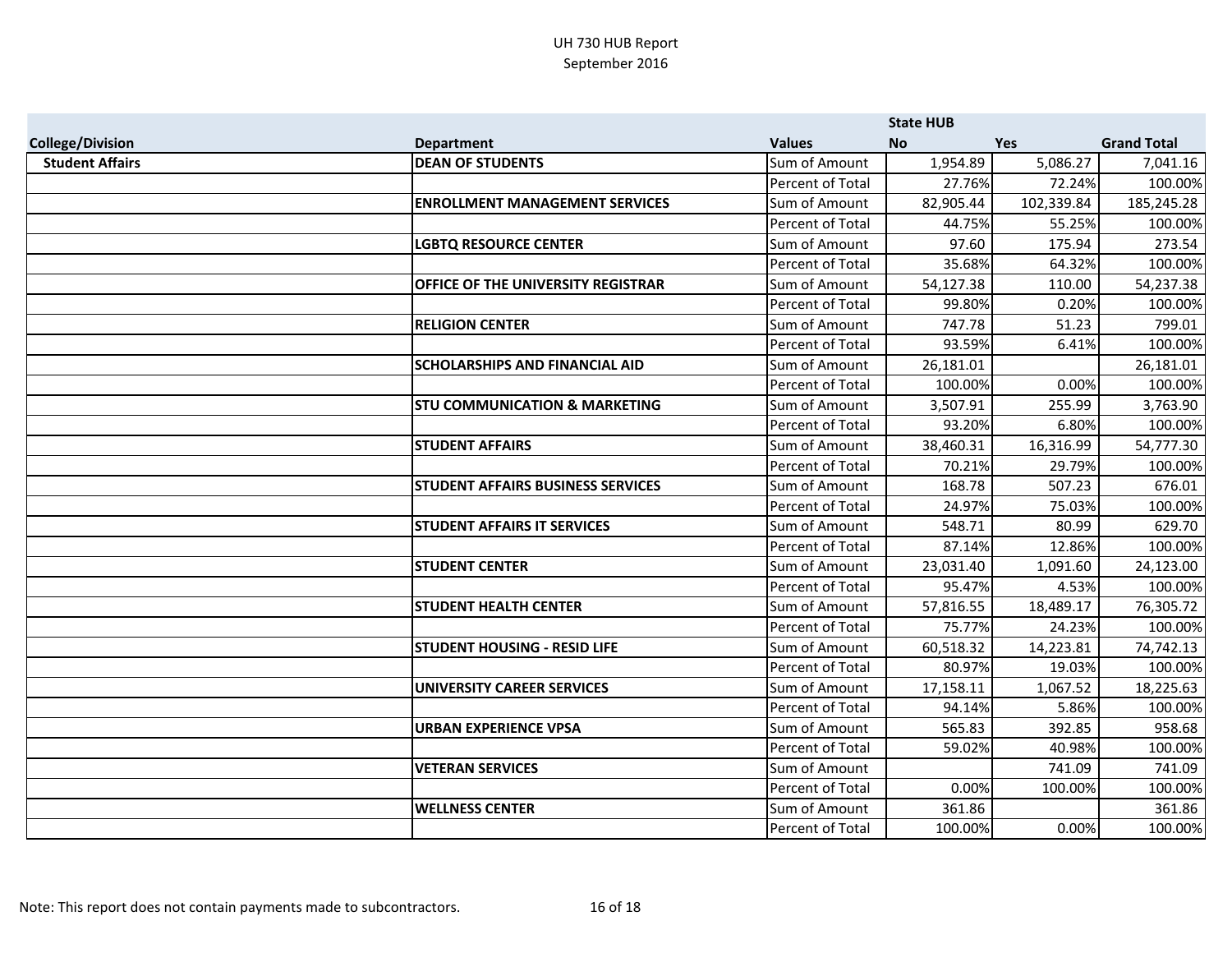|                                                   |                                             |                  | <b>State HUB</b> |            |                    |
|---------------------------------------------------|---------------------------------------------|------------------|------------------|------------|--------------------|
| <b>College/Division</b>                           | <b>Department</b>                           | <b>Values</b>    | <b>No</b>        | Yes        | <b>Grand Total</b> |
| <b>Student Affairs</b>                            | <b>WOMEN &amp; GENDER RESOURCE CENTER</b>   | Sum of Amount    | 494.94           | 154.93     | 649.87             |
|                                                   |                                             | Percent of Total | 76.16%           | 23.84%     | 100.00%            |
| <b>Student Affairs Sum of Amount</b>              |                                             |                  | 628,926.07       | 170,446.91 | 799,372.98         |
| <b>Student Affairs Percent of Total</b>           |                                             |                  | 78.68%           | 21.32%     | 100.00%            |
| <b>Technology</b>                                 | <b>CONSTRUCTION MANAGEMENT</b>              | Sum of Amount    | 1,180.05         |            | 1,180.05           |
|                                                   |                                             | Percent of Total | 100.00%          | 0.00%      | 100.00%            |
|                                                   | <b>DEAN, TECHNOLOGY</b>                     | Sum of Amount    | 23,794.70        | 19,917.52  | 43,712.22          |
|                                                   |                                             | Percent of Total | 54.43%           | 45.57%     | 100.00%            |
|                                                   | <b>ENGINEERING TECHNOLOGY</b>               | Sum of Amount    | 52,723.10        | 1,050.80   | 53,773.90          |
|                                                   |                                             | Percent of Total | 98.05%           | 1.95%      | 100.00%            |
|                                                   | HUMAN DEVELOP AND CONSUMER SCI              | Sum of Amount    | 3,192.41         | 2,133.67   | 5,326.08           |
|                                                   |                                             | Percent of Total | 59.94%           | 40.06%     | 100.00%            |
|                                                   | <b>INFORMATION &amp; LOGISTICS TECH</b>     | Sum of Amount    | 6,913.67         | 884.53     | 7,798.20           |
|                                                   |                                             | Percent of Total | 88.66%           | 11.34%     | 100.00%            |
| <b>Technology Sum of Amount</b>                   |                                             |                  | 87,803.93        | 23,986.52  | 111,790.45         |
| <b>Technology Percent of Total</b>                |                                             |                  | 78.54%           | 21.46%     | 100.00%            |
| Univ Marketing, Comm & Media Rel                  | MARKETING-UNIV MKT, COMM & MEDIA REL        | Sum of Amount    | 40,435.99        |            | 40,435.99          |
|                                                   |                                             | Percent of Total | 100.00%          | 0.00%      | 100.00%            |
|                                                   | <b>MEDIA RELATIONS</b>                      | Sum of Amount    | 1,000.00         |            | 1,000.00           |
|                                                   |                                             | Percent of Total | 100.00%          | 0.00%      | 100.00%            |
|                                                   | VC/VP UNIV MKTG, COMM & MEDIA REL           | Sum of Amount    | 7,059.81         | 2,513.21   | 9,573.02           |
|                                                   |                                             | Percent of Total | 73.75%           | 26.25%     | 100.00%            |
| Univ Marketing, Comm & Media Rel Sum of Amount    |                                             |                  | 48,495.80        | 2,513.21   | 51,009.01          |
| Univ Marketing, Comm & Media Rel Percent of Total |                                             |                  | 95.07%           | 4.93%      | 100.00%            |
| <b>University Advancement</b>                     | <b>ALUMNI RELATIONS</b>                     | Sum of Amount    | 17,335.72        | 852.09     | 18,187.81          |
|                                                   |                                             | Percent of Total | 95.32%           | 4.68%      | 100.00%            |
|                                                   | <b>ANNUAL GIVING</b>                        | Sum of Amount    | 5,882.88         | 461.25     | 6,344.13           |
|                                                   |                                             | Percent of Total | 92.73%           | 7.27%      | 100.00%            |
|                                                   | <b>BUSINESS OPERATIONS</b>                  | Sum of Amount    | 162,382.31       | 4,817.81   | 167,200.12         |
|                                                   |                                             | Percent of Total | 97.12%           | 2.88%      | 100.00%            |
|                                                   | <b>CAMPAIGN STRATEGIC INITIATIVES</b>       | Sum of Amount    | 72,883.73        | 867.67     | 73,751.40          |
|                                                   |                                             | Percent of Total | 98.82%           | 1.18%      | 100.00%            |
|                                                   | <b>CORPORATE &amp; FOUNDATION RELATIONS</b> | Sum of Amount    | 93.99            |            | 93.99              |
|                                                   |                                             | Percent of Total | 100.00%          | 0.00%      | 100.00%            |